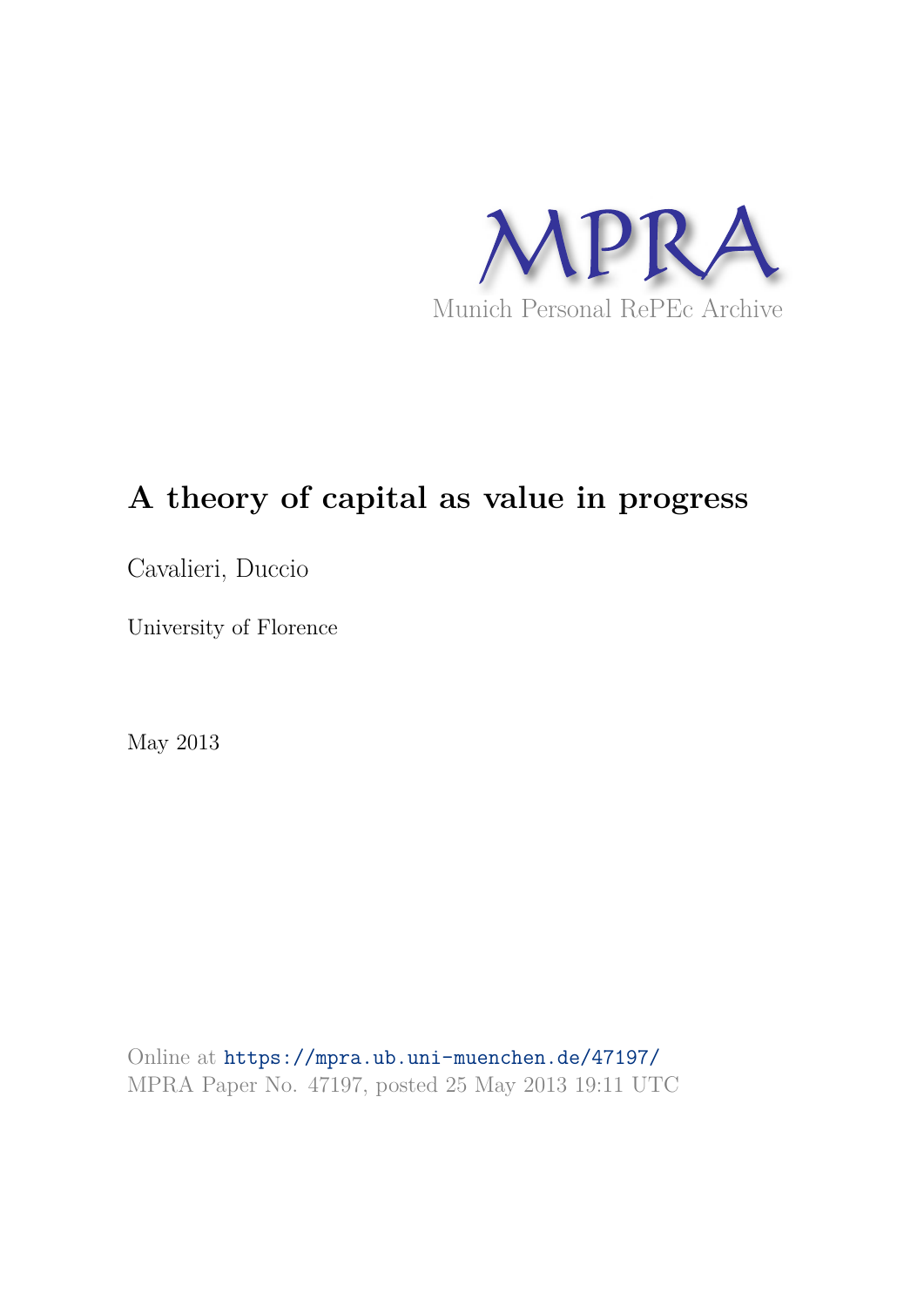## **Duccio Cavalieri**

#### (University of Florence) \*

# **A THEORY OF CAPITAL AS VALUE IN PROGRESS**

### **1. On the present state of capital theory.**

The theory of capital is an intellectual adventure in the economics of value. It deals with the roles of time and money in production and represents an important chapter of the history of economic thought. Its relevance is unquestionable, but its exact frontiers are not well defined and its present state is controversial. The functional links of the theory of capital with the theory of value are not yet sufficiently cleared. In the literature on capital valuation there are ambiguities, lacunae and misunderstandings. We shall propose some remedies and discuss their implications.

Let us start our analysis from the 'surplus approach' to value and distribution, a backward oriented theoretical framework of ancient origin focused on past costs, where the social product and real wages are treated as exogenous variables, historically determined. The surplus emerges as a residuum: it is the excess of output over the necessary consumption of means of production and workers subsistence goods. It can be expressed either in physical terms, as a surplus product, or in money terms, as a value added <sup>1</sup>.

We shall hereafter distinguish four different versions of cost accounting and denote them as:

- a) the 'cost-of-production' version, in which commodities are priced on the basis of their direct or prime average costs (real cost, both variable and fixed, per unit of output);
- b) the 'cost-plus' variant, which includes the real cost per unit of output and the financial cost of investment per unit of output;
- c) the 'full-cost' variant, which includes the real cost of production, the financial cost of invested capital and other overhead costs (e.g., those for research, advertising, selling and administrative costs, insurance and mortgage payments);
- d) the 'full-cost-plus' variant, which is the sum of the full-cost and the mark-up that producers add on it.

Version a) is the result of the application of the standard cash flow accounting method to the costs and revenues of all operating activities. It does not include investment and financing activities. Version b), the 'cost-plus' variant, should be intended as referring to normal or natural prices (Marx's prices of production, or 'cost-prices') which include in addition to the real cost the financial cost of invested capital. Version c), the 'full-cost' variant, takes into account all the relevant costs, including the overhead costs incurred in operating a business. Version d), the 'fullcost-plus' variant, includes also a mark-up, that is a profit margin.

Corresponding to these distinct methods of accounting there are different concepts of a society's surplus product (a physically heterogeneous mass of commodities, which includes all output components less intermediate consumption and is unaffected by the price system) and surplus value (whose magnitude is affected by price changes). As those of operating surplus and of value added (at market prices and at factor cost, gross and net of depreciation of fixed capital, pre- and after-tax).

<sup>\*</sup> First version of an unpublished paper. The author is a retired full professor of Political Economy at the University of Florence (e-mail address: d.cavalieri@unifi.it).

<sup>1</sup> In contrast with the surplus approach, the neoclassical theories of capital provide a forward-looking subjective perspective, focused on the demand side of the market, that is on people's wants and needs. Capital is a distinct and quantifiable factor of production, reckoned in value terms.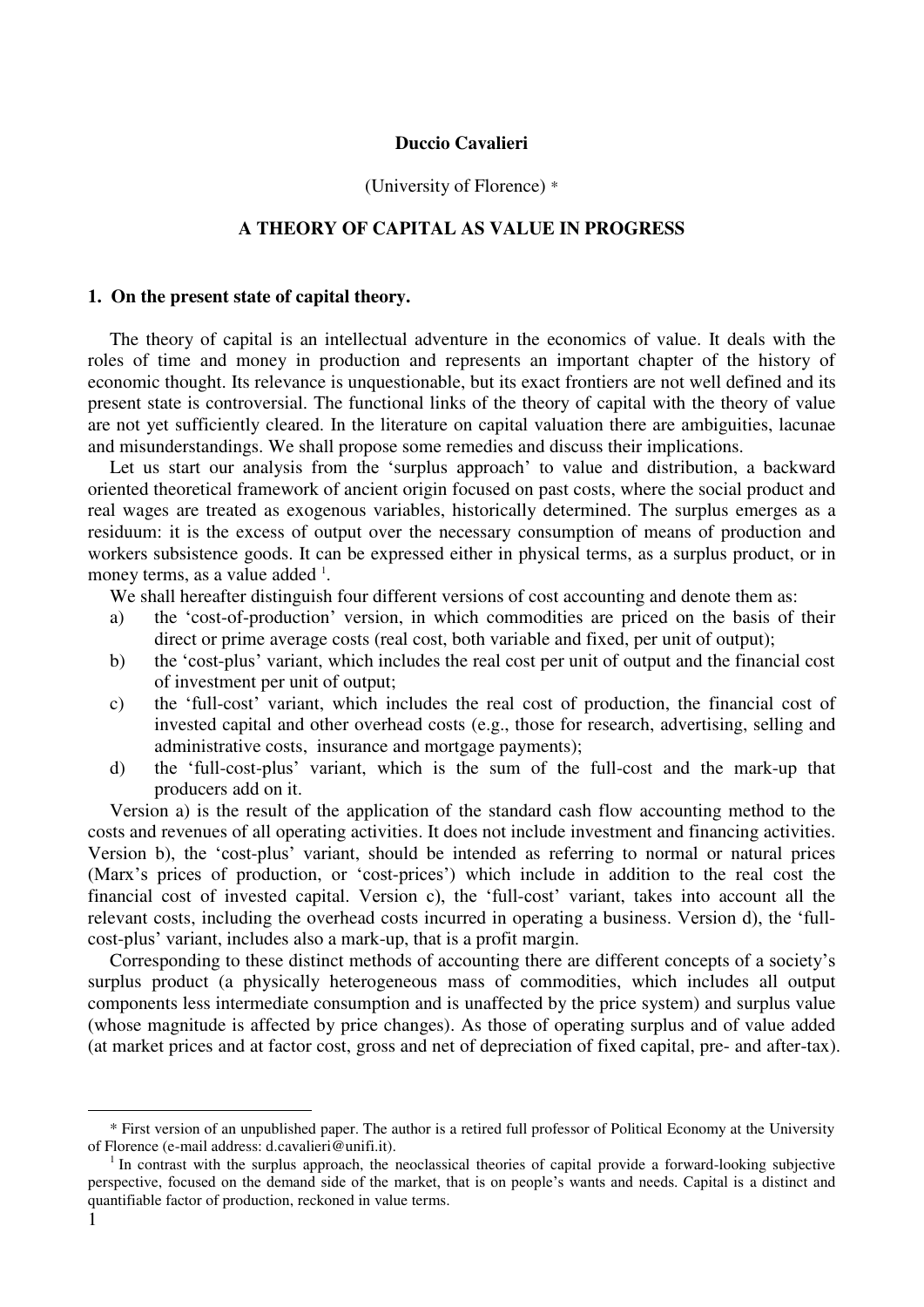The determinants of natural prices are the direct or prime costs incurred in production, for buying materials and hiring productive services, plus some indirect costs unrelated to the level of output, plus the financial cost of capital. All these elements must be accounted for in capital valuation.

An important problem which arises in this analytical context, and that up to now has been somewhat neglected in the accounting literature on the subject  $2$ , concerns the role of the opportunity-cost of invested capital, a virtual cost that expresses the minimum level of return required by the investor and is equal to the best alternative return opportunity foregone by making a determinate choice. How is this virtual cost related to normal profit, the minimum level of profit required by a firm to be competitive?

For an economist, normal profit is an implicit cost. He calls profit the difference between total revenue and the total cost of inputs and distinguishes normal profit from the quasi-rent, or producer surplus, that is from the revenue which exceeds the opportunity-cost of capital in the short-run, when sunk costs have already been incurred and are no longer reckoned by producers. Quasi-rent is the difference between total revenue and variable cost. It is a 'pure' or 'extra' profit, a residual which remunerates in the short-run the fixed factors of production, net of depreciation allowances; a temporary payment to a scarce factor, over and above its opportunity-cost, required to keep the factor in its current use. These notions of profit and quasi-rent are conceptually correct. The total payment to a factor is the sum of three distinct elements: fixed cost, variable cost, which should include normal profit, and a pure or extra profit, which may include a risk element. Fixed factors have an inelastic supply in the short-period, in which they cannot leave their present allocation, but they may have an elastic supply in the long-period, in which all factors become variable and quasirents disappear<sup>3</sup>.

The professional accountant practice is different. Profit is not defined in balance sheets as the difference between total revenue and total cost, both fixed and variable, but as the difference between total revenue and explicit costs, that is real expenses. This difference includes 'normal' and 'pure' profit. The opportunity-cost of capital, which is an implicit or notional expense, is not considered a cost to be deduced.

The profitability of investment is therefore higher if the bookkeepers practice is followed and lower when the economist method of profit valuation is used. There can be accounting profit and no economic profit. At a firm break-even point, where economic profit is zero, accounting profit is generally positive.

Practitioners have still different views on the earnings of capital. In general, they prefer to rely on stock market valuations, rather than on financial accounting benchmarks.

We have therefore the following set of definitions of profit:

- *profit* (generic notion) = revenue minus cost,
- *economic profit* = revenue minus explicit and implicit (or opportunity) costs,
- *accounting profit*, or *economic value added* = revenue minus explicit costs,
- *normal profit*, an implicit or opportunity cost,
- *pure* or *extra profit*, a surplus (a residual).

This situation cannot be ignored. Distinguishing the economic from the accounting concept of profit is important, both in the theory of capital and in investment analysis. What is involved is a correct understanding of the nature of profit. Normal profit passes from a cost character to that of an

<sup>2</sup> See any reference manual on generally accepted accounting principles (they vary by country), as the *International Financial Reporting Standards (IFRS),* the *FASAB Handbook of Federal Accounting Standards*, or C.S. Chapman, A.G. Hopwood and M.D. Shields, eds., *Handbooks on Managerial Accounting Research*, published in two volumes by Elsevier.

 $3$  Economists use also a concept of natural price, or price of production, which does not appear in glossaries of accounting terms. Natural prices include a normal profit margin, reckoned at a uniform rate, which can be regarded as a minimal required return element.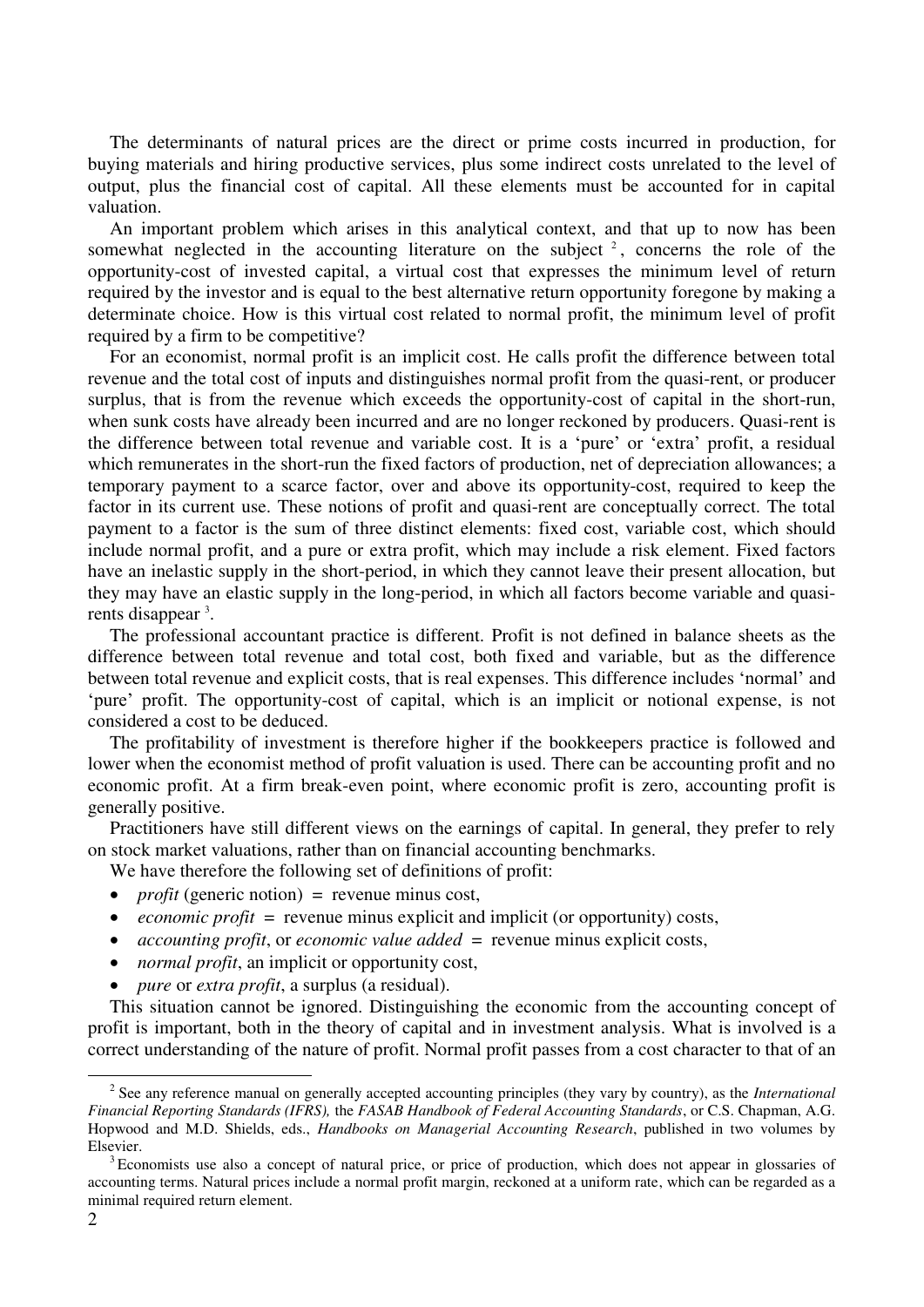earning element. The concept of surplus is also affected; the producer surplus reckoned by an economist is less than the accountant surplus.

#### **2. Basic relations between capital and value.**

1

A second important remark that we want to make concerns the relationships between capital and value, capital and money and capital and labour.

Capital is value in progress. It is the valorising value of a heterogeneous stock of produced instrumental goods, or of a financial fund of abstract productive power<sup>4</sup>. Money is a form and a measure of value, the usual form in which market values are expressed and the usual standard of prices.

Various concepts of capital are used in the economic literature. Let us recall some of them.

- i) A first one is the classical notion of 'real capital', a tangible collection of heterogeneous instrumental goods and intermediate products used in production (*real or productive capital*). This is the physical, or technical, concept of capital.
- ii) A second concept of capital is the neoclassical notion of a homogeneous and amorphous material substance; that of a single factor of production distinct from the 'original' factors labour and land, and rewarded by a specific category of income.
- iii) A third notion of capital is that of 'finance capital', a liquid fund of uncommitted purchasing power, measured in money units, though not necessarily held in the form of money. This notion of capital provides a direct conceptual link with the theory of interest<sup>5</sup>.
- iv) A fourth notion of capital is the Austrian one of 'capital as time', in which capital is regarded as a revolving fund of stored-up services of the 'original factors' labour and land. Attention is focused on the vertical dimension, or time structure, of the production process <sup>6</sup>.
- v) A fifth concept of capital is the Marxian one of a social relation of dominion, specific of a capitalist system<sup>7</sup>.

The basic question that we must afford is the following: is capital, however defined, a source of economic value? The answer to this fundamental question is not univocal. For the classical economists, capital is such. It is a productive factor. For Marx, it is not. The only source of value and of capital formation, for Marx, is human labour: abstract human labour. That is the socially necessary amount of productive labour-time embodied in a commodity <sup>8</sup>. Capital is simply stored up labour, abstract labour-time spent in producing.

For neoclassical economists value is not a substance. It has a subjective nature. It is explained by the common remark that things are desired by people. It results from utility and scarcity. Cost is not a good indication of value.

The reader will easily recognize the Marxian derivation of the theoretical vision underlying this essay. However, in the course of our analysis, the meaning of the Marxian notion of capital and of

<sup>4</sup> *"Value therefore now becomes value in process, money in process, and, as such, capital"* (K. Marx, *Capital*, vol. I, ch. 4).

<sup>&</sup>lt;sup>5</sup> Examples of this type of capital are Marshall's 'free or floating capital', Menger's 'Dispositionskapital' and Böhm-Bawek's 'subsistence fund'. The notion of capital as a fund of purchasing power was further developed by J.B. Clark, G. Cassel and F.H. Knight.

<sup>&</sup>lt;sup>6</sup> The importance of the time dimension of capital had already been recognized by Ricardo, who correctly attributed to an inadequate treatment of the time element in production most of the difficulties he faced in his theory of value, where the presence of durable capital goods was an obstacle to proving the proportionality of normal prices, which depend on the rate of profit, and of labour values, which do not.

 $^7$  A further concept of capital is that of cognitive capital, an embodied knowledge of technical capabilities (the Marxian notion of *general intellect*).

<sup>3</sup>   $8$  For Marx, labour commanded – the quantity of labour-power that a commodity enables to purchase – is not a source of economic value. It is a measure of value in terms of labour, the real measure of exchangeable value.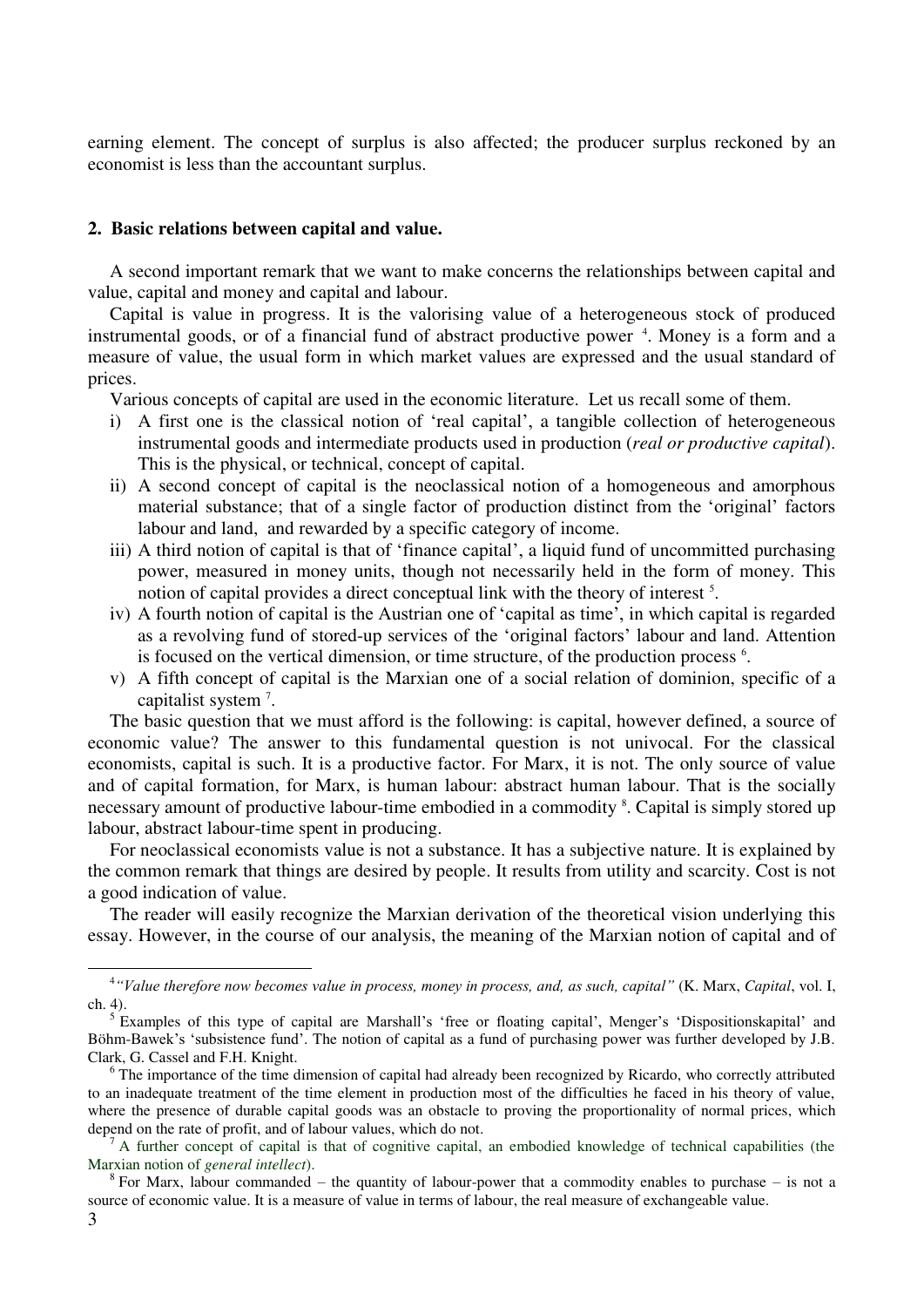its partition in constant and variable components will be critically reconsidered, with implications on the theory of capitalist exploitation of wage-labour. Our analytical treatment will confirm the logical necessity to abandon the pure labour theory of value, initially held by Marx. It will be argued that, contrary to Marx's thought, only a part of the value of the capital invested in material means of production – the part which is entirely consumed during the production process – is a constant flow of capital that is transferred unaltered in the value of output. The residual part of fixed capital is not constant and contributes actively to the creation of net value.

There is indeed a productive power of capital, as well as a productive power of labour. The difference between them is that capital has power in a real sense, whereas labour has not. Capital *is* power, it is the standard expression of a power of command over other productive resources.

Both value and capital express social relations between human beings. In a capitalist system these relations take a misleading appearance, the fetish form of material relations, that is of relations between things. In ancient times, when production was undertaken only for use, without the support of capital goods, things were different.

The basic question to afford is what determines value. Labour-time alone, or the entire cost of production of a commodity? And how should this cost be computed? As sum of the real outlays incurred by a producer to pay input services, or as a money sum, augmented of the financial cost of the invested capital? The latter is a notional charge, an opportunity-cost). And should this money sum be augmented also of the depreciation allowances of fixed capital, or not?

Human labour and capital are basic elements in production activity. They must always be combined to produce an output. Nothing can be produced with unassisted labour or with unassisted capital. Their quantities and their technical composition in the various branches of production are obviously relevant in capital theory. Differing technical proportions of present labour to past labour and of the ratio of fixed capital to circulating capital, or the ratio of constant capital to variable capita, imply different profit rates.

The nature of the functional connection between capital and labour is not uncontroversial. We may recall the idea of an alleged classical 'separation approach' to capital theory, implying a distinct determination of quantities and prices. With a prior determination of the real wage rate, of the level and composition of the social product and of the technical conditions of production – the analytical 'core' of the theory – and a separate determination of prices. This contrasts with the image of a structurally integrated economic system and does not reflect reality.

This interpretation is untenable when wages are paid in money and can be used to buy alternative bundles of consumption goods. It was initially assumed by Ricardo, in his corn model, in which capital and output were homogeneous quantities, wages were paid in kind and the rate of profit was reckoned as the ratio of two physical magnitudes. But it was soon rejected, in the third edition of the *Principles*, in the changed analytical framework of a multi-sector economic system. The criterion adopted to measure exchange values was there modified, after some criticisms raised by Malthus.

To avoid incurring into circular reasoning, the separation approach involves a prior determination of three basic elements: a given physical vector of the real wage, the level and composition of the social product and the technical conditions of production. These elements must be determined independently of the relative prices of commodities, of the profit rate and of the social distribution of income. Particular attention is focused on the long-period equilibrium position of a competitive economy, which is characterized by a uniform profit rate and towards which relative production prices should gravitate.

This interpretation is methodologically erroneous and historically questionable <sup>9</sup>. The alleged 'core' of the system is a black box, whose inner structure is not examined. How is the initial factor endowment determined? Is the composition of capital affected by the demand conditions of the economy? What determines the rate of profit? Nothing is explained. What happens in the alleged

<sup>&</sup>lt;sup>9</sup> On this basic methodological and historico-critical point, see Cavalieri, 2009.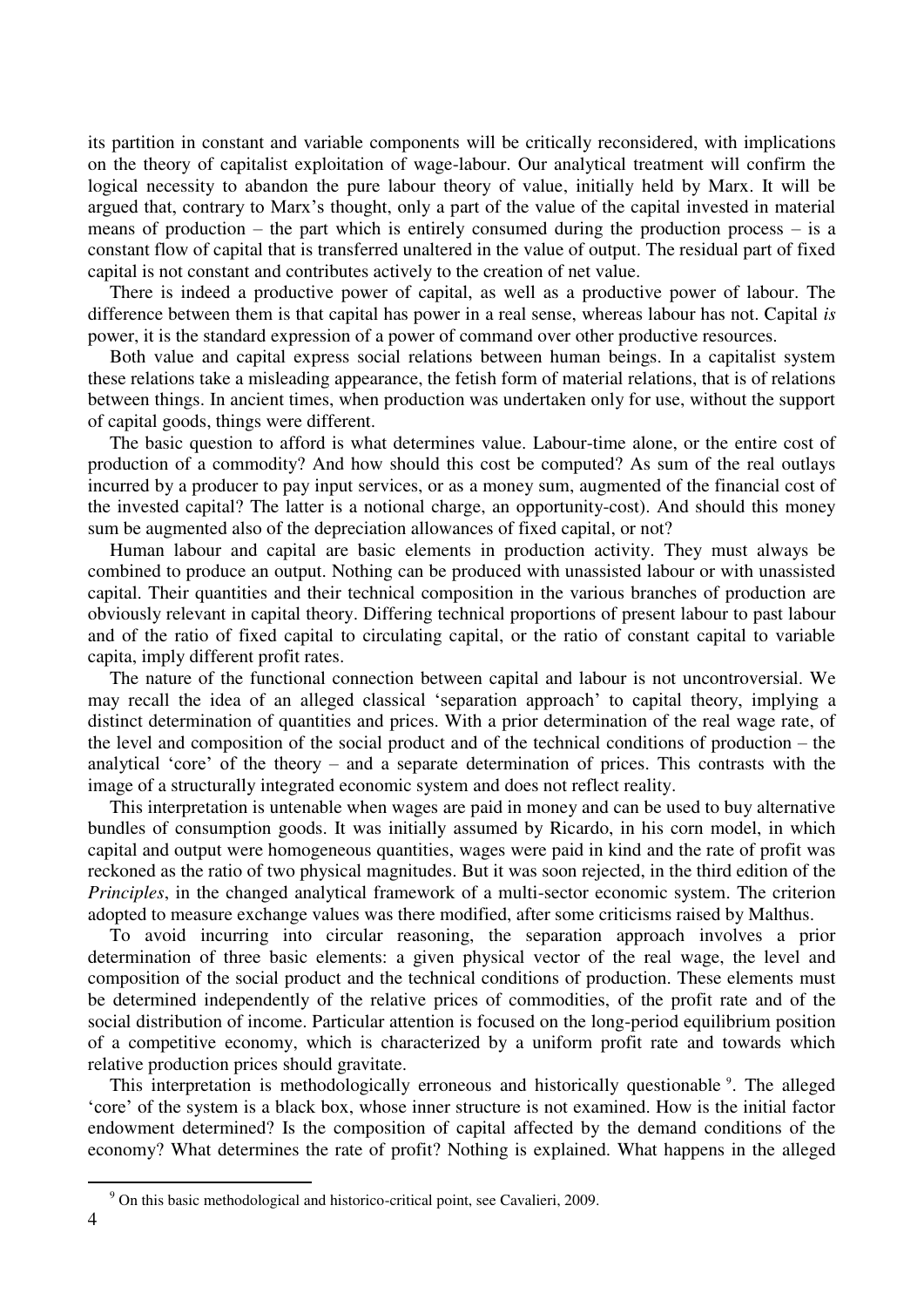analytical core of the system is arbitrarily isolated from the 'extra-core' elements which regulate accumulation, growth and the distribution of income. After Ricardo's retraction, the separation approach fell rapidly out of use and was not retained by Marshall and by Walras. But it was later reproposed, in the second half of the 1900s, by Sraffa (though not explicitly <sup>10</sup>) and by Garegnani, with the twofold purpose to reject the neoclassical theories of value and distribution and to revive the classical surplus approach  $<sup>11</sup>$ .</sup>

The refutation of the 'separation approach', so conceived, removes a serious obstacle to a correct analysis of capital theory. What is needed in this field of search is an integrated stock-and-flow dynamic approach to the subject, underlying the structural interdependence of commodities prices and quantities and between the financial and the real sector of the economy.

The true analytical separation to be considered is another one. It is that between the theory of value and the theory of the social distribution of income, denied by neoclassical economists. Capital theory is not independent from the theory of prices and from the distribution of income The distribution of income between wages and profits is the result of a social struggle and depends on the bargaining power of labour and capital.

## **3. On the role of money in capital theory.**

A third point on which we shall focus is a correct understanding of the role played by money in capital theory, as an expression of abstract labour-time and as an element of formal mediation between labour values and prices.

Labour-time and money are two strictly intertwined dimensional elements in capital theory. Money, the universal equivalent, is not a factor of production, in technical sense, but in a market economy its initial availability is a necessary condition to undertake a production. It is a logical requirement, since production must be financed from its beginning and during the whole period that precedes the sale of output. Firms must dispose of a money fund, to be able to buy or hire what is needed by the production activity. And the provision of this initial fund of money implies for a firm the bearing of financial costs, in addition to the real costs incurred in production. Unfortunately, this point is not always recognized. Part of the literature considers the financial cost of capital a minimal required return element, not an implicit cost.

The integration of money in the theory of capital requires knowledge of the channels that link the financial sector to the real economy and provide the required feedback loops. The most important of them are the financial market, the bank lending channel and the financial accelerator. Financial assets, including money, provide alternative forms of storing value and holding wealth. What has to be established is the causal direction of the relationship between the financial and the real sector of the economy. Does causality run from the financial sector to the real one, through the bank-lending stimuli to the growth of the real sector? Or is the behaviour of the financial sector ultimately determined by the needs of the real sector? Which is the driving force at work in the system? Which the main cause of the systemic crises of capitalism?

We are inclined to believe in the existence of a bidirectional and asymmetrical causal nexus and to attribute to the supply of money a mixed nature, partly exogenous and partly endogenous. Its exogenous component is that of fiat money, legal tender issued by the monetary authority, or entered in the money circuit as a result of the acquisition and conversion of foreign currency. The endogenous component is that of credit money issued by commercial banks on demand of firms, in

 $10$  See his 'price-equations method' of determination, where the real wage and the social product are given when the relative prices of commodities and the profit rate, inversely related to the real wage, are determined.

 $11$  For this conception, see Sraffa, 1960, appendix D, and Garegnani, 1970. For its criticism from a neoclassical point of view, see Bliss (1975) and Hahn (1982). For a critique from a different, non-neoclassical point of view, see Cavalieri, 2009 and 2010.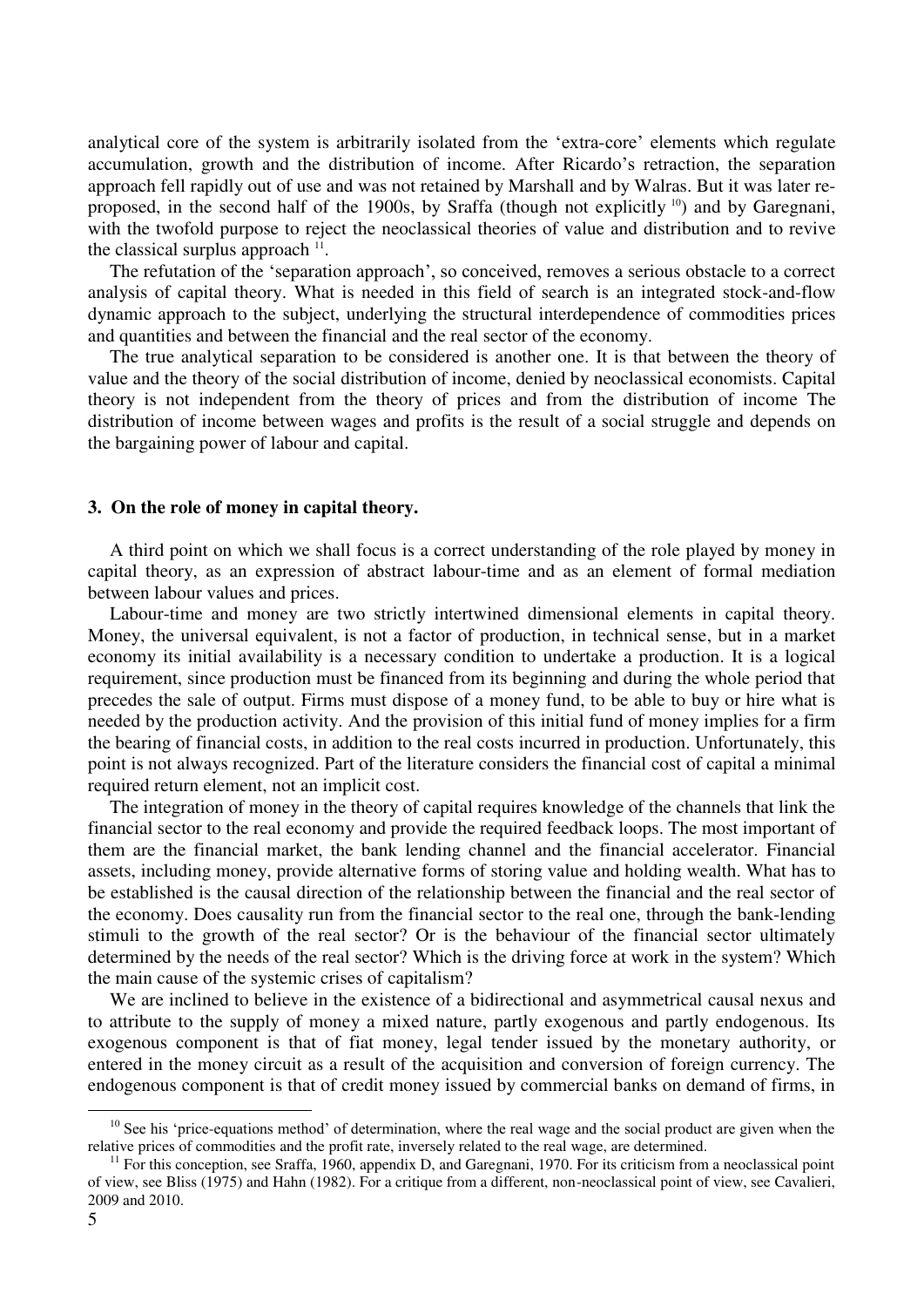form of bank loans or overdraft facilities<sup>12</sup>.

 The determination of the prevalence of the endogenous or the exogenous component in the nominal supply of money is still an open problem in the literature. The nominal supply has indeed a controversial nature; whereas the real supply of money, which depends on the velocity of circulation (and thus, indirectly, on the demand for money), has certainly an endogenous nature. We recognize the interdependency of the supply and the demand for money and refuse to trace two distinct schedules for them. We do not regard the central bank as an accommodating price-maker and quantity-taker. That is as a lender of last resort who cannot refuse or limit the financing of the banking system.

Working in the banking school tradition, some post-Keynesians consider the supply of money infinitely interest-elastic at the current level of the interest rate established by the monetary authority (or taken as an inflation target) and unaffected by lending, a level represented by a horizontal line in the interest-money space. They are therefore called 'horizontalists' <sup>13</sup>. They focus the attention on money flows, disregard the possibility of using money as a liquid store of wealth (a stock variable), assume a coincidence of supply and demand for credit money and downgrade the central bank to the role of a compliant lender of last resort. Their vision is shared by the 'monetary circuitists', who regard credit money as scriptural claims devoid of intrinsic value, created unlimitedly by banks to meet the demand by firms. They think that the causal order goes from bank loans to bank deposits and bank reserves, look at the monetary circuit as a closed loop and neglect the difficulties of its closure in equilibrium . They are opposed by the 'verticalists', heirs of the old view of money of the currency school, who believe in the quantity theory of money and in the logical priority of bank deposits over bank loans and pay much attention to the monetary base. They hypothesize a vertical money supply schedule, matched by a downward-sloping schedule of the demand for money, and assume that these curves intersect in the i-M space at the market interest rate.

An intermediate position is held by two groups of non-fundamentalist post-Keynesians: the 'structuralists', who consider the supply of money as represented by a positively sloped line, for the presence of institutional constraints, uncertainty and increasing financial risk, and the 'neochartalists', who emphasize the role of a peculiar type of State-created pay-token having legal tender, described by Knapp and supported by Keynes. They deny that the expansion of credit money could go on indefinitely over time and maintain that the commercial banks liquidity preference could affect negatively their responsiveness to the demand for credit. Our position is similar . We regard money supply and demand as two strictly interconnected variables.

The interdependence of money supply and demand should be recognized. Adequate attention should be paid to the money multiplier mechanism that make their interaction possible. It is not correct to trace two distinct curves for them in the quantity-price space.

Money capital is a necessary pre-requisite of any productive activity by firms. A money fund is needed to buy the services of the productive factors. Its financing implies an indirect cost, a user one that has to be added to the direct cost of producing commodities.

Special price indexes are required to convert labour-time into money, and vice versa. The labour cost of output can be reckoned at market prices in money terms by the 'monetary expression of value', MEV, the Marxian ratio of the net social product to the total amount of labour-time. This is

<sup>&</sup>lt;sup>12</sup> See Cavalieri, 2004.

<sup>&</sup>lt;sup>13</sup> They maintain that their position matches Keynes's views on the direction of causality of the investment-saving macroeconomic relationship and on the relevance of the demand side in determining the short term condition of the economy. This point, however, is a controversial one. Keynes's opinions on the subject were first expressed in endogenous terms in the *Treatise on Money*, but were later modified in the *General Theory*, where the supply of money was regarded as exogenously determined by the monetary authority, to allow the closure of the underlying analytical model characterized by two liquidity-preference functions. Thus providing an awkward and contradictory 'pseudomonetarist' exogeneist position, not confirmed in some later writings.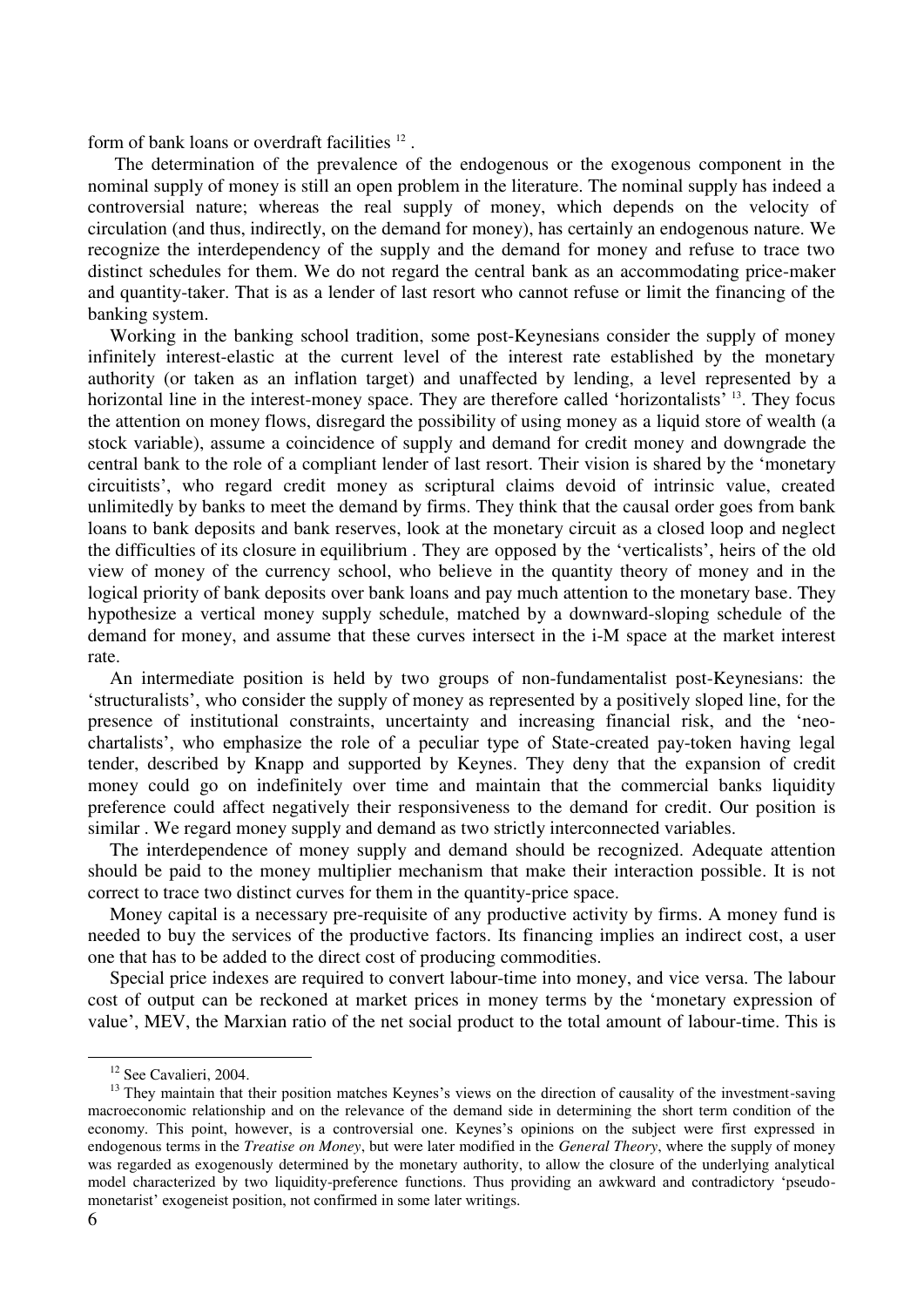a measure of the average unit cost of output in money terms for the economy as a whole <sup>14</sup>. It is a valuation parameter that considers on the cost side both the present (living) and the past (dead) labour. As such, it must be distinguished from another valuation metric, the 'monetary expression of labour-time', MELT, commonly used by 'single-system' neo-Marxists who accept the labour theory of value, a parameter in which only the cost of living labour is reckoned.

Let us further consider these two indexes. MEV is a social cost index number: the ratio of the value of net revenue to that of net product. It expresses the quantity of money that corresponds to a unit of abstract labour. It is the sum of the money cost of productive services, which is a real cost, and the money cost of financial capital, a notional cost, and has the dimension of dollar per hour. If we call  $C_R$  the money cost of real capital,  $C_L$  the money cost of direct labour,  $C_K$  the money cost of all other inputs and *r* the opportunity-cost of capital, then the cost of financial capital may be written as  $r$  ( $C_R$  +  $C_L$  +  $C_K$ ). Summing up the components of MEV, we have

$$
MEV = C_R + C_L + C_K + r(C_R + C_L + C_K) = (C_R + C_L + C_K) (1+r).
$$

This is a proportionality factor that can be used to convert abstract labour values into money prices and is not affected by the particular type of monetary system. It is the ratio of the net product, or total money value added, at market prices, *px*, to the total amount of abstract labour-time *L*, which includes all labour, both living and dead, used in production. *p* is a price index of the net product and *x* a volume index.

#### **4. Some value forms and their conversion.**

<u>.</u>

MEV should not be confused with the monetary expression of living labour-time, MELT, a different value parameter, introduced in the literature by Duncan Foley. It is the ratio of the total money value added, reckoned at current market prices, to the living labour-time used in production. It is not a general expression of the money value of abstract labour-time. It reflects the money value of living labour, regarded as the only source of net value. In the literature there are two versions of this index: the 'simultaneist' (or atemporal) version and the 'temporalist' (or successivist) version. The former one, known as the NI-MELT, is the ratio of the value of net product to living labour. The other one, the TSSI-MELT, is the amount of money value of the net product which exchanges at current prices with a unit of living labour-time; i.e. the ratio of a unit of money to the amount of living labour-time that the unit commands, a ratio which can change during the production process. If we denote the first version by 'sigma' (*σ*) and the second one by 'tau' (*τ*), we have

$$
\sigma = px/L^* = p(I - A)x/\ell x \quad \text{and} \quad \tau = py/L^* = p(x - c)/L^* = p(x - c)/\ell x.
$$

Here  $L^*$  is living labour, A is the input-output matrix of technical coefficients,  $\ell$  is the vector of living labour coefficients, *x* is a volume-index vector of gross product, *y* is the vector of net product, *c* is the vector of constant capital and *py* is the money price of net product, which depends from the quantity of money and the velocity of circulation.

The two versions of MELT can be derived only *ex post*, when the prices of commodities are known. They do not depend on the quantity of labour-time, but reflect the quantity and the velocity of circulation of money.  $\sigma$  is the money value of gross product at market prices per unit of living

<sup>7</sup>  <sup>14</sup> 'Monetary expression of value' is the name used by Marx in *Value, Price and Profit*, in which he pointed out that "price, taken by itself, is nothing but the *monetary expression of value"*. In *Capital* Marx made frequent use of this proportionality factor to transform labour values into money values. On this point, see Kristjanson-Gural, 2008.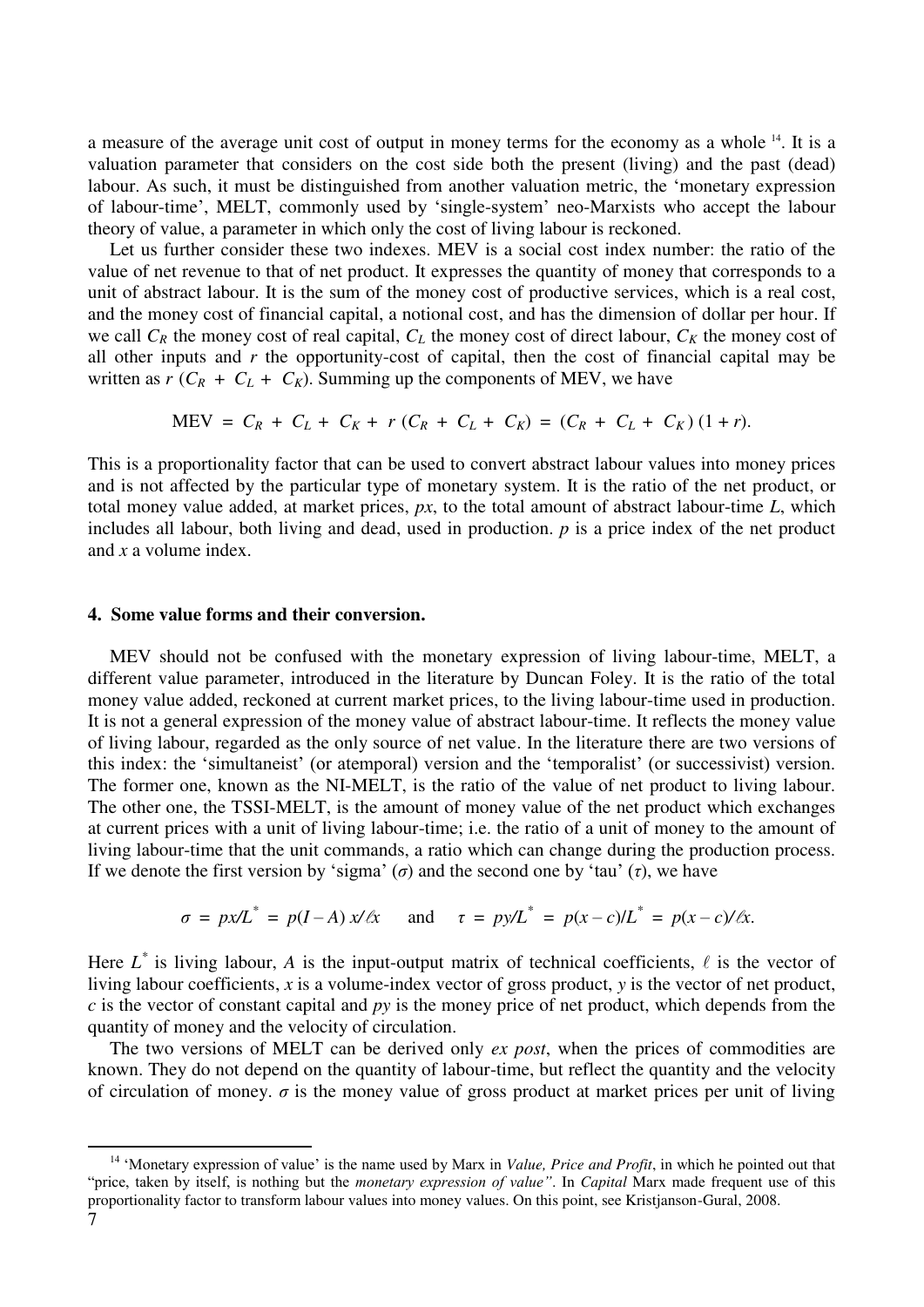labour;  $\tau$  is the money price of net product per unit of living labour <sup>15</sup>. In both of them Marx's 'new value equality' is dogmatically and erroneously presupposed. At the sector level, MELT can be decomposed in the product of MEV, the monetary expression of value, and VELT, the value expression of living labour-time. The latter parameter is the ratio of the value of net product to the amount of living labour-time. It depends on the quantity of labour and on labour productivity <sup>16</sup>.

| <i>Value-forms</i>                                       | Determination | Dimension                                            |
|----------------------------------------------------------|---------------|------------------------------------------------------|
| Monetary expression<br>of labour-value - MEV             | R/L           | Money value of net<br>product/total labour-<br>time  |
| Monetary expression<br>of living labour -<br><b>MELT</b> | $R/I^*$       | Money value of net<br>product/living labour-<br>time |
| Labour value of<br>money - LVM                           | L/R           | Total labour-time/<br>money value of net<br>product  |
| Living labour value of<br>$money - LEM$                  | $I^*/R$       | Living labour-time/<br>money value of net<br>product |

As MEV is different from MELT, we must establish which of these two price indexes should be chosen. The money value of commodities reckoned at their current market prices, i.e. a variable that accounts for all explicit and implicit costs, including depreciation and the financial cost of capital? Or the money value of the living labour-time which commodities command at the current wage level. This is a variable which does not account for the financial cost of capital. A general principle of valuation must be established. What has to be cleared is how the search for a correct measure of the money value of capital goods, i.e. of their prices, has to be done. This search implies the separation of asset values into price and volume components and their combination into a single weighted index, with the rental prices or user costs of capital goods as weights. And this involves splitting changes in the values of capital assets of different kinds and ages into price and volume changes, measured in terms of effort units (labour-time) or of efficiency units (output) and adjusted for quality changes.

A 'weak separability' condition is required: commodities must be divisible into distinct homogeneous groups. A necessary condition which is not sufficient and is rarely satisfied.

# **5. Capital in equilibrium and in disequilibrium. Towards an integrated approach.**

Let us start by considering the conventional stationary equilibrium framework of a structurally invariant economy – an imaginary steady-state or steady-growth framework in which all

<sup>&</sup>lt;sup>15</sup> Under certain circumstances  $\sigma$  can be negative, a state of things which would imply the possibility of positive profit with negative surplus-labour, and vice versa. In this case Morishima-and-Okishio controversial 'Fundamental Marxian Theorem' (FMT) – according to which in sufficiently general Leontief models with no joint products the existence of positive profits would imply the presence of surplus-labour and capitalist exploitation – does not hold. And this would have other important implications (as those concerning the tendency of the average rate of profit to fall). In the literature, it is disputed whether or not *τ* can be negative. If it cannot, FMT holds, under restrictive assumptions.

<sup>&</sup>lt;sup>16</sup> See Rieu, 2008.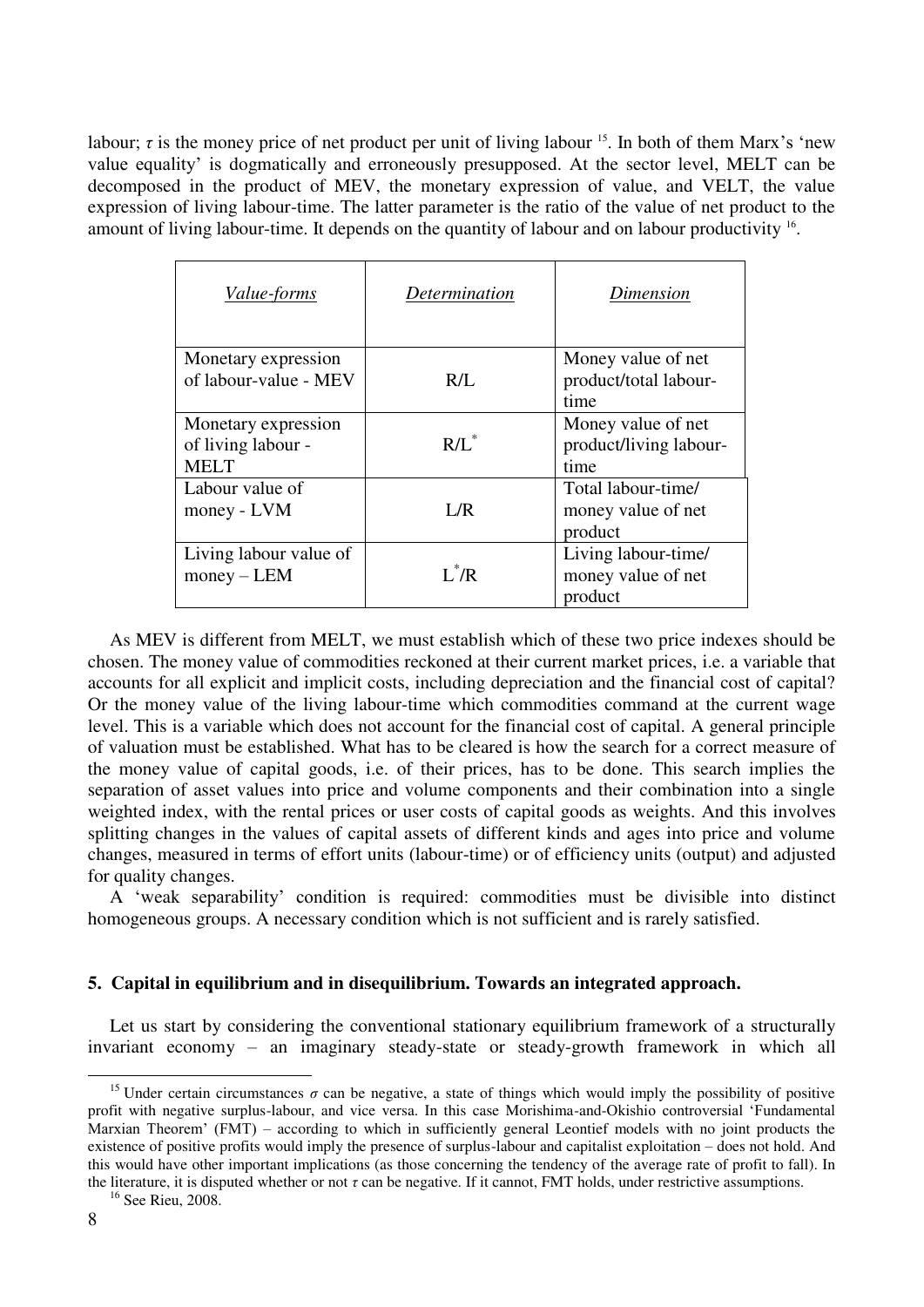expectations are fulfilled and all individual plans are compatible and can be realized. Under such unrealistic conditions, the ontological characterization of capital as valorizing value would be lost and there would be no logical need for money. The theory of capital would therefore be much simplified. Real economies, however, are not in dynamic equilibrium. A disequilibrium approach is thus needed. This implies a consistent integration of the theory of capital with the theory of investment, that is a stock-and-flow approach to the problem, whose provision would go beyond the limited scope of this essay.

From an analytical point of view, some methodological difficulties are present, for the heterogeneous and multi-specific nature of capital goods, for the fact that their production takes time and that these goods last for a limited and uncertain period, for the low interest elasticity of the demand for capital goods and for the different time dimension of stocks and flows, which makes them incommensurable.

We shall begin our analysis by distinguishing the main functions in the theories of capital and investment by their stock or flow nature and by the side of the market they refer to. The demand and supply functions of real capital have a stock dimension, whereas the demand function for investment and the supply function of new capital goods have a flow dimension. These functions do not adjust instantaneously in the presence of excess demand or supply, as required by equilibrium.

The demand curve for capital goods cannot be identified with the savings curve, because savings may be partly hoarded. Likewise, the supply of capital goods cannot be identified with the investment function, because investments may be financed by dishoarding and bank credit. Together, the supply and demand for capital goods determine the prices of capital goods. Not the rate of interest, which is a monetary phenomenon.

Let us initially refer to a very simple economic system, one with a single capital asset, a single consumption good, homogeneous labour and stable expectations used by Lerner (1936-37) to configure a tri-dimensional geometrical treatment of the problem. In this model there are two horizontal axes, for the total stock of capital (*K*) and the rate of net investment (*I*), both reckoned as values. The origin of the diagram shows the inherited endowment of capital assets of the economy. The vertical axis measures the expected internal rate of return  $r(K, I)$  on the most convenient investment opportunity yet to be realized <sup>17</sup>. In the pair of perpendicular planes bounded by the

<sup>&</sup>lt;sup>17</sup> See Lerner, 1936-37, p. 29, and 1944, pp. 336-37 (and his 1953 correction). Here is Lerner's diagram. The horizontal plane supporting the tridimensional figure may be used as a phase diagram for a qualitative analysis of the



9 dynamic properties of the system.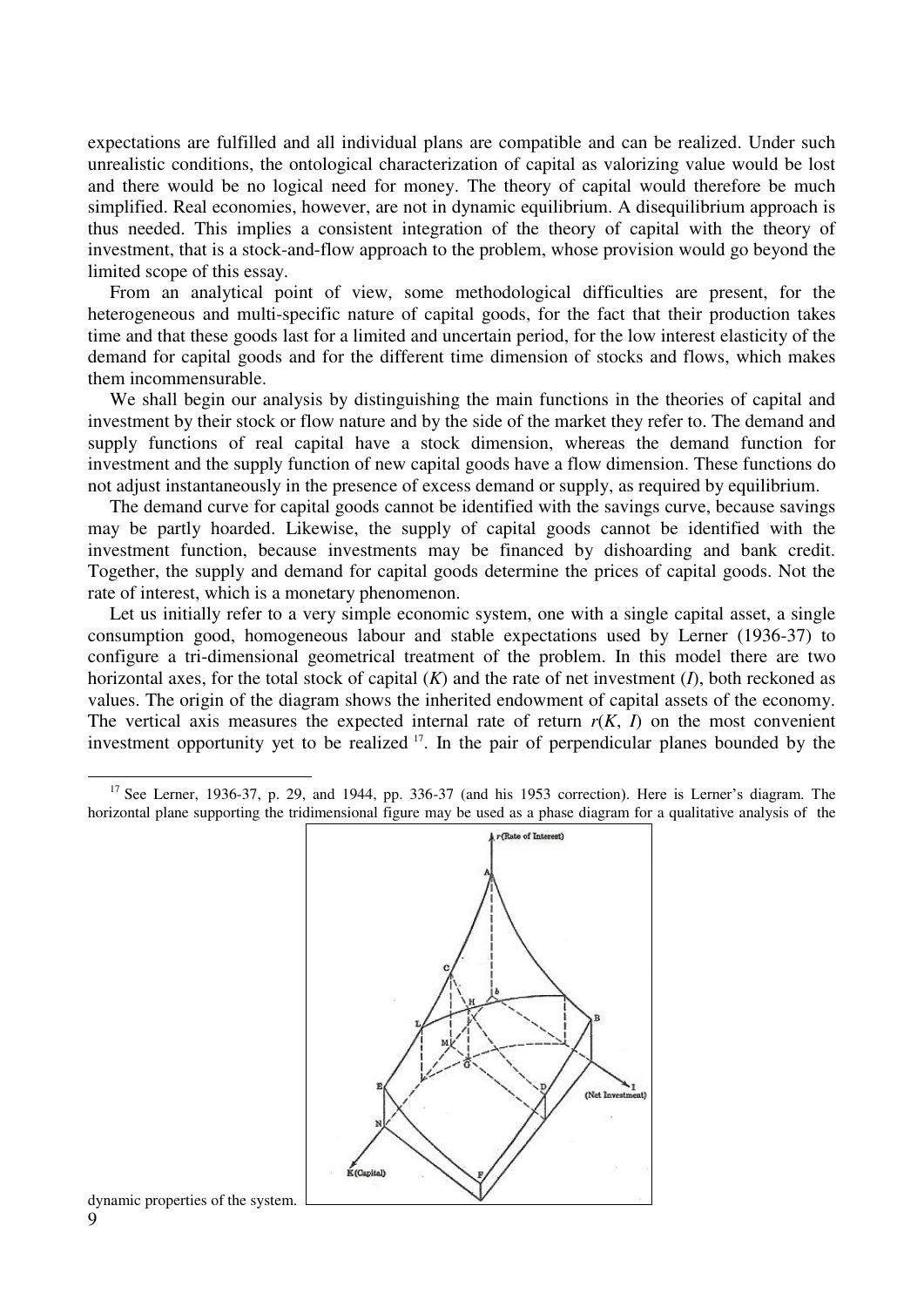vertical axis *r* and by either one of the horizontal axes *K* or *I*, there are two stock-variables, the demand and supply of real capital, and two flow-variables, the demand for investment and the corresponding supply flow per unit of time. In the stock-variables plane (*r*, *K*), corresponding to the stationary case of a zero level of net investment, the schedule of the internal rate of return (IRR) is represented. This is a demand function for a stock of real capital, inclusive of the implicit 'reservation demand' made by producers for the capital goods they use.

Lerner's marginal efficiency of investment (MEI) represents the demand function for investment. Keynes's marginal efficiency of capital (MEK) is the demand function for a stock of capital goods, obtained by dividing the marginal productivity of capital (MPK) by the cost of production of capital goods <sup>18</sup>. MEI is therefore the flow-version of MEK. It ranks the investment projects according to their expected yields. Its construction requires a complex aggregation procedure.

In long-run equilibrium, MEI must equal both the rate of interest and MEK. Investment will take place up to the level at which equality between MEI and the rate of interest is attained. MEK is matched by a 'stock-augmented' supply curve of capital goods, SCK, an increasing function of the rate of return. This function represents the total stock of capital goods at a given point of time (i.e. the inherited stock, plus net current production) <sup>19</sup> and has different meanings in neoclassical and Keynesian models <sup>20</sup>.

This comparative-static model can provide a useful starting point for a further analysis of capital theory in a more dynamic context and in the presence of many kinds of capital goods. Let us begin by distinguishing the main analytical functions relevant in the theory of capital and investment, according to the side of the market and to their stock or flow nature. The stock relations will be: the demand for financial capital (investible funds), DFC; the supply of financial capital, SFC; the demand for a stock of capital goods (Keynes's marginal efficiency of capital), MEK; and the supply of a stock of capital goods, SCK. The corresponding flow relations will be: the demand for additional units of financial capital, MDF; the supply of additional units of financial capital (marginal supply), MSF; the demand for an additional flow of capital goods (Lerner's marginal efficiency of investment), MEI; and the supply of additional units of capital goods, MCK.

We are now in the condition to describe the effects of an adjustment process implying net investment and a reshaping of the capital structure. Old capital goods are discarded and new capital goods enter the scene. In neoclassical models a pseudo-dynamic adjustment process will determine

 $18$  It is wrong to assert that "the marginal productivity of capital is the marginal efficiency of investment when the rate of net investment is zero", as was done by Lerner (1944, p. 334). The correct relationship between MPK and MEI was shown by Lerner in another paper (1965), in which he introduced a further variable, the marginal productivity of investing (MPI), defined as the flow of extra capital produced per unit of time by diverting resources at the margin from consumption to investment. By multiplying MPK by MPI, one gets MEI.

<sup>&</sup>lt;sup>19</sup> As a norm, SCK should be a monotonically increasing function of the amount of capital, in accordance with the usual shape of a marginal cost curve. But in the presence of a reservation demand curve, the influence of demand in the determination of the price of capital goods can prevail over that of the flow-supply to such an extent that the stocksupply schedule can be nearly constant up to the level of output which corresponds to the given capacity of the capital goods industry.

<sup>&</sup>lt;sup>15</sup> In a neoclassical framework SCK shows the supply of savings, a real variable. Together with another real variable, IRR, the entrepreneurs demand for capital, SCK determines the equilibrium level of the rate of interest. In the Keynesian theory, where savings are a residuum and depend on the level of income, at any exogenously given rate of interest there are as many supply functions of capital as possible levels of income. Equilibrium in the capital goods market is brought about by changes in prices, rather than by changes in the rate of interest, separately determined in the money market. IRR and SCK determine the equilibrium stock of capital and the equilibrium output of capital goods. In equilibrium two conditions must be satisfied: the rate of return on capital must be high enough to induce firms to hold their endowment of capital goods, and the current supply of capital goods must be such to make the marginal cost of production equal to the market price of a unit of real capital. For each stock of capital goods, a different market price and a different rate of return are associated in equilibrium with each rate of output of capital goods and with each rate of investment.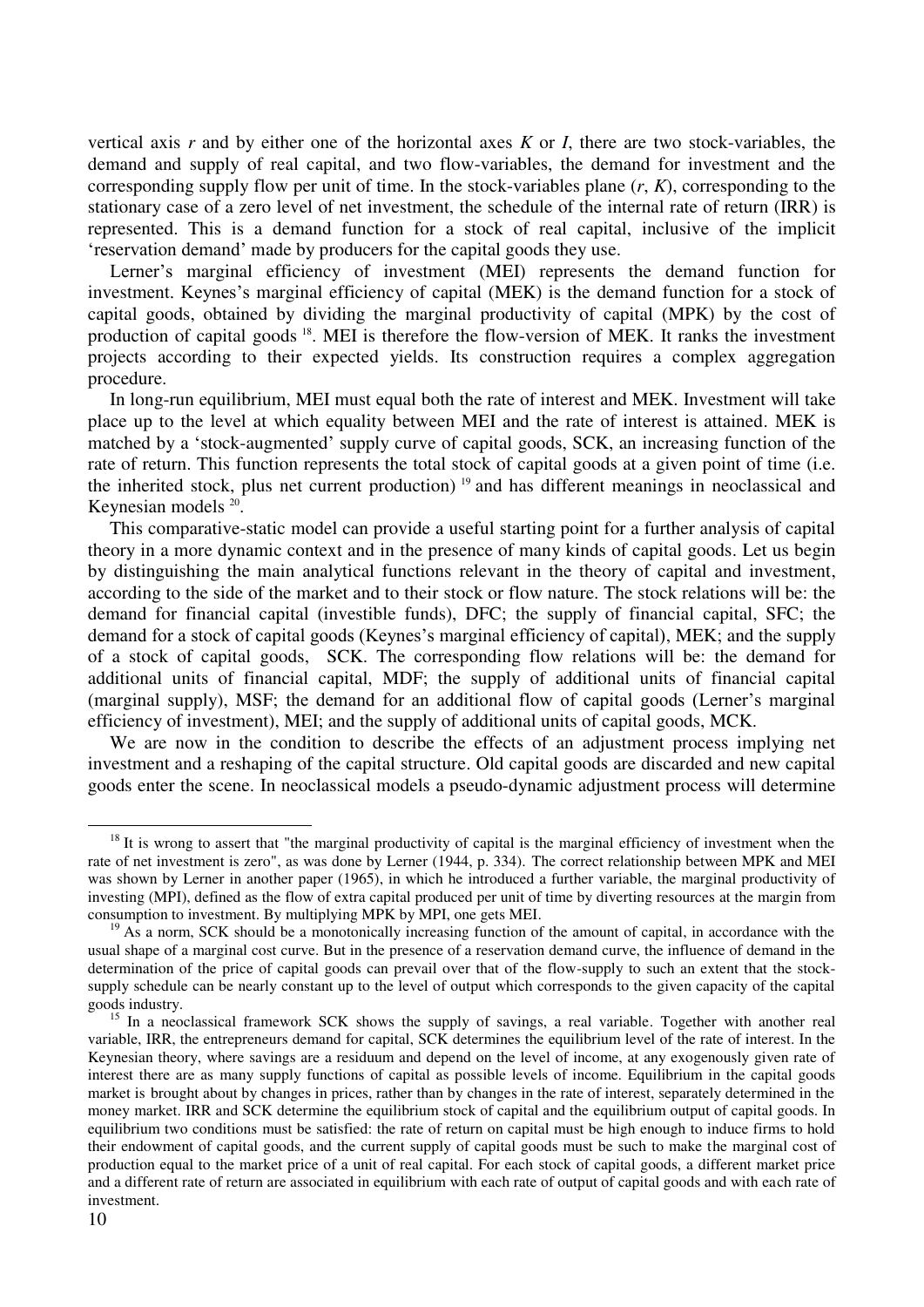the growth of the capital stock required to restore equilibrium. If  $K_t$  is the money value of the stock of capital at time *t* and  $\delta$  the depreciation rate, net investment is  $I_t = K_t - (1 - \delta) K_{t-1}$ . Once the desired optimal size of the capital stock is specified, the flow of investment is determined. The speed of the adjustment process is not.

In a Keynesian model, where the investment is an autonomous macroeconomic variable which reflects the 'animal spirits' that urge entrepreneurs to action, the demand for investment is a function of effective demand, of the marginal efficiency of capital and of the conditions of the money market. At each level of the interest rate there will be a single optimal amount of capital desired by the entrepreneurs, i.e. a single point on the marginal rate of return (MRR) curve, in the (*K*, *r*) space, at which a MEI curve intersects the vertical axis at the given level of the rate of interest in the  $(I, r)$  space.

If the stock of capital held by the entrepreneurs at that point falls short of the optimal amount, there will be a net investment and this will cause an upward shift of the IRR schedule. This, in turn, will react on the MEI schedule and lower the level of investment. In neoclassical models the adjustment process will continue until a stationary equilibrium position is achieved <sup>21</sup>. Any change in the demand of funds for investment will affect the supply of investible funds, via the level of income. But since the capital stock is assumed to adjust instantaneously in a disequilibrium situation, the investment function is practically eliminated.

Following Fisher, Keynes argued that investment is made until the present value of the expected future revenues equals at the margin the opportunity cost of capital. He called marginal efficiency of capital (MEK) Fisher's rate of return over cost, the discount rate corresponding to the average internal rate of return on the marginal investment  $22$ .

In a two-sector neoclassical model, with distinct production functions for consumption and capital goods, capital can be treated as a malleable and homogeneous asset suitable to be used with various techniques in each of the two sectors (with 'putty' capital models, implying smooth factor substitutability both ex ante and ex post), or as a non-malleable and heterogeneous asset, that once has been installed in a productive sector is unsuited to be later utilized with a different technique ('clay' capital models, implying fixed and irreversible factor proportions). These models provide a variety of different frameworks for an analysis of capital theory. In some of them, capital-labour substitution may be possible ex ante, though not ex post. With a vintage capital structure capital goods belonging to different generations reflect different technologies and face different depreciation patterns. Investment can reduce the age of capital and increase its productivity.

In models of the 'neoclassical synthesis' type, the traditional and the Keynesian capital theories are integrated. Savings are then regarded as a direct function both of the level of income and of the rate of interest and the investment demand is inversely related to the rate of interest, but directly related to the current level of income, or to its changes. There are a whole family of investment demand schedules and a whole family of supply of investible funds schedules, and each of them is associated to a particular level of income.

## **6. Marx, from the labour theory of value to the law of value.**

Let us now come back to Marx and explain how much we shall depart from him. Following the classical surplus approach, the young Marx conceived the economic surplus in real terms, as the

 $21$  In equilibrium a 'three-fold margin of convenience' holds, implying the simultaneous equality of the rate of interest, the marginal productivity of capital and the social rate of return on investment. There is a balance of convenience between holding money as a security asset (the precautionary motive), spending money on consumption goods (the time preference motive) and investing money in the purchase of capital goods (the marginal productivity of capital argument).

<sup>&</sup>lt;sup>22</sup> On this point, see Cavalieri, 1963.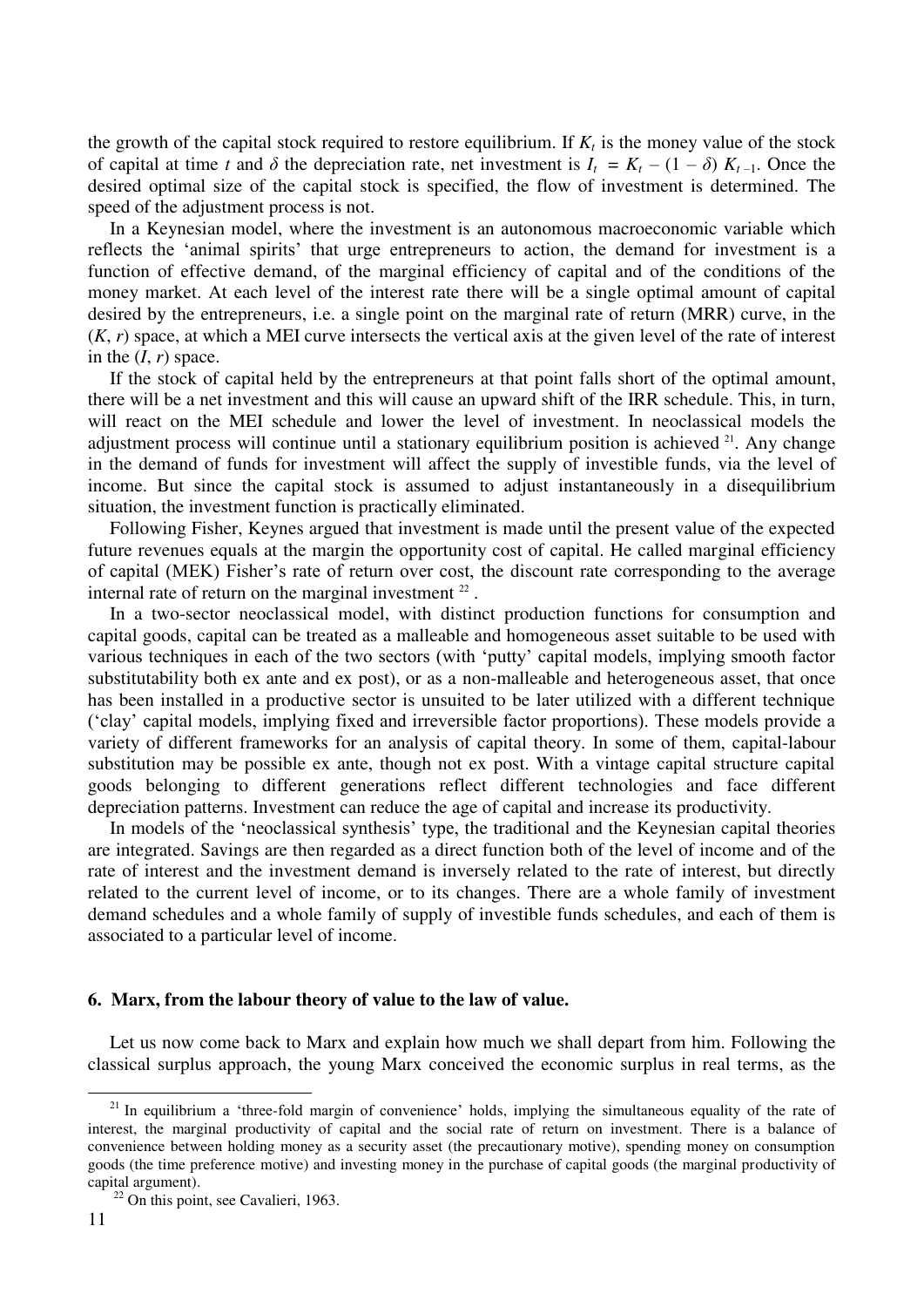excess of the social product over what was required to replace the means of production and the means of workers subsistence consumed during the productive process. Profits, interests and rents were paid out of the surplus, so defined  $2<sup>3</sup>$ .

It was not the same for the elder Marx. He considered the labour theory of value fully significant only at a high level of abstraction: that is only in a pre-capitalist economy, Smith's 'early and rude' primitive society in which commodities were produced by means of labour and rudimentary tools owned by their users. In more developed societies, the labour theory of value could not hold. It was substituted by a real cost of production theory of value, with a plurality of cost elements.

The labour theory of value was no longer valid at Marx's times. He realized that the classical labour theory of value could only be applied in the pre-capitalist system that preceded both the accumulation of stock and the appropriation of land', in which labour was the sole source of value and the whole product of labour belonged to the labourers. Then commodities could normally exchange at prices proportional to their values.

Unfortunately, in spite of Marx's unequivocal assertion that out of equilibrium prices cease to reflect the quantities of labour-time embodied in commodities, unless in unrealistic special cases characterized by an equal organic composition of capital in all sectors or by a zero profit rate, the pure labour theory of value was not abandoned. It remained central for most students working in a pseudo-Marxist intellectual tradition, who refused to admit its failure, due to the active productive role of capital goods.

There was however a problem. If the labour theory of value could no longer be used to explain the exploitation origin of profit, other justifications had to be found to legitimate Marx's idea that profits were the result of labour exploitation and to validate his appeal to a class struggle between wage labour and capital. The capitalist exploitation of labour had to be demonstrated.

This was gradually realized by Marx. In the third volume of *Capital*, he substituted the pure theory of labour with a more generic conception, that of a 'law of value' (*Wertgesetz*) regulating the determination of relative prices <sup>24</sup>. In that volume, Marx rejected the labour theory of value of classical lineage that he had previously endorsed. In chapter IX, he acknowledged that profits are distributed by competition in proportion to the prices of constant and variable capitals, and not in proportion to their values. He pointed out that "there is always the possibility of an error if the costprice of a commodity in any particular sphere is identified with the value of the means of production consumed by it", before concluding that "our present analysis does not necessitates a closer examination of this point. It remains true, nevertheless, that the cost-price of a commodity is always smaller than its value". There Marx recognized that in the presence of different organic compositions of capital in production, and with a positive rate of profit, commodities prices are not proportional to labour values, but simply tend to gravitate around them. And he turned to a cost-ofproduction theory of value, in which both labour and capital were treated as directly productive agents.

There was therefore in Marx, in the middle 1840s, when he matured the leading thread of his economic thought, a fundamental change of theoretical perspective, an 'epistemological break', later pointed out by Louis Althusser and Alain Badiou. It signed the passage of Marx from ideology to science, from his former Hegelian metaphysical position to historical materialism. Marx's views on value and surplus-value thus evolved over time. He did not hold the labour theory of value for his lifetime, but took progressively the distance from it.

In the first two parts of volume I of *Capital*, the 'law of value' was present, but in a somewhat

<sup>23</sup> Marx used to group together fixed capital and raw materials. He called them 'constant capital' (*c*). The net product was for Marx the sum of the wage bill ('variable capital', *v*) and 'surplus value' (*s*)*.* Gross product was *c+v+s*, net product  $v+s$  and the rate of profit  $s/(c+v)$ .

<sup>24</sup> This was not a return to Adam Smith's controversial adding-up theory of price, criticised by Ricardo. In Marx's 'simple merchant society' technologically primitive capital goods existed and workers owned them; whereas in Smith's early and rude imaginary state of society capital goods did not exist.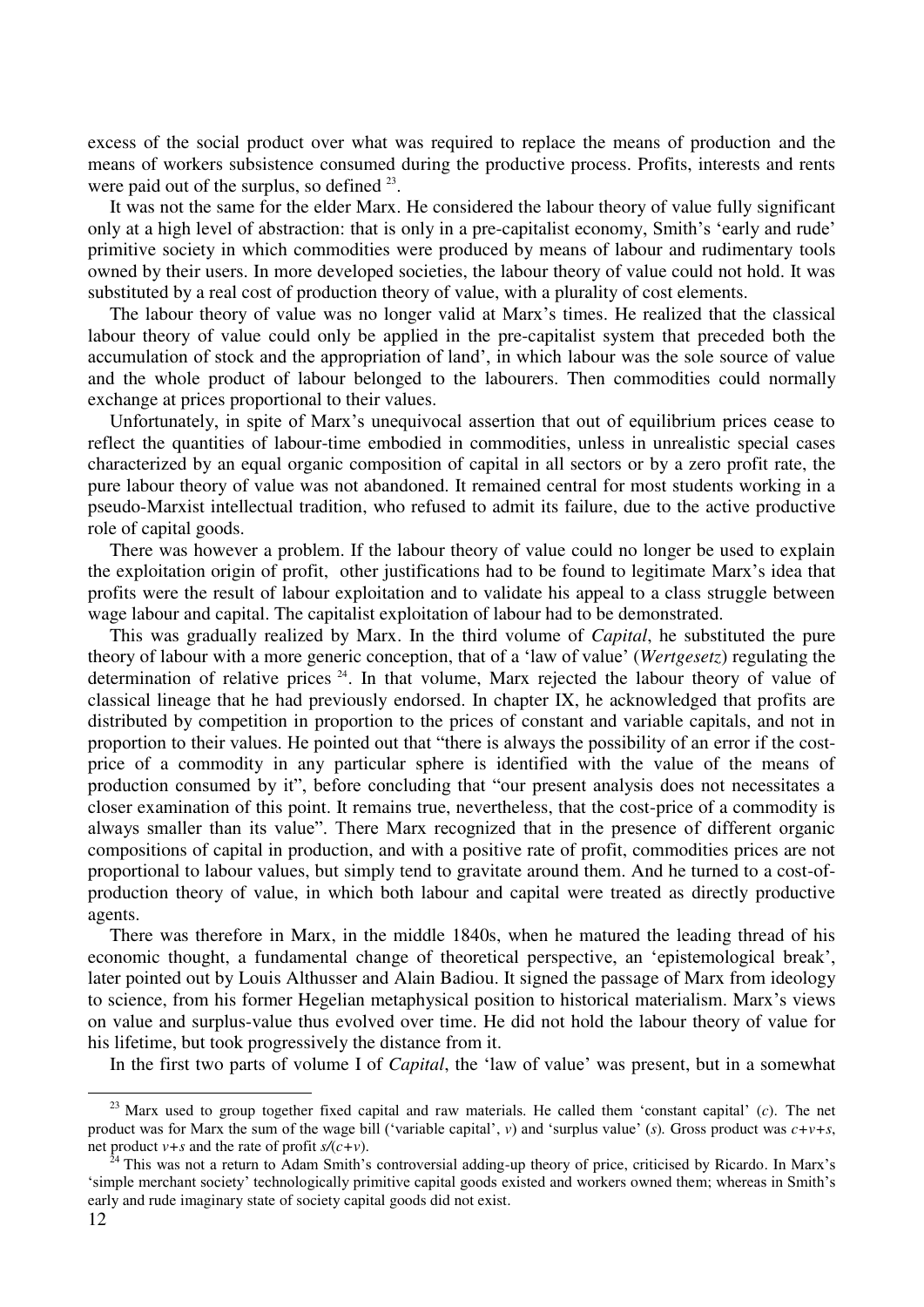vague and indefinite form. It was supposed to hold at a macroeconomic level, for 'capital in general'; though not at a microeconomic level, for single commodities, where possible deviations from the law of value were mentioned. It was only in the third part of volume I, that Marx ceased to regard the law of value as a natural law and treated it as historically conditioned.

In 1857-58, in a famous passage of *Grundrisse*, the 'Fragment on Machines', Marx wrote: "*In the machine, and even more in machinery as an automatic system, the use value, i.e. the material quality of the means of labour, is transformed into an existence adequate to fixed capital and to capital as such; and the form in which it was adopted into the production process of capital, the direct means of labour, is superseded by a form posited by capital itself and corresponding to it. In no way does the machine appear as the individual worker's means of labour. Its distinguishing characteristic is not in the least, as with the means of labour, to transmit the worker's activity to the object; this activity, rather, is posited in such a way that it merely transmits the machine's work, the machine's action, on to the raw material, supervises it and guards against interruptions. Not as with the instrument, which the worker animates and makes into his organ with his skill and strength, and whose handling therefore depends on his virtuosity. Rather, it is the machine which possesses skill and strength in place of the worker, is itself the virtuoso… The worker's activity, reduced to a mere abstraction of activity, is determined and regulated on all sides by the movement of the machinery, and not the opposite*" (notebook VI, pp. 690-95, paragraphs 584-86). There is here an explicit acknowledgment that in an industrial society technologically advanced machines are directly productive of surplus-value. They are not constant capital. Yet for the economy as a whole, the labour theory of value continued to be valid, because the sum of values equalized the sum of production prices <sup>25</sup>.

In his later *Manuscripts of 1861-63*, Marx specified: " *We have seen not only how capital produces, but how it is itself produced, and how it emerges from the production process as a relation changed in essence, how it develops in the production process… Since living labour is incorporated into capital - through the exchange between capital and the worker - since it appears as an activity belonging to capital, as soon as the labour process starts, all the productive powers of social labour present themselves as productive powers of capital, just as the general social form of labour appears in money as the quality of a thing. Thus the productive power of social labour, and the specific forms of it, now present themselves as productive powers and forms of capital, of objectified labour…*" (*MECW*, vol. 34, XXI, 1317). Marx had definitely realized that in the age of industrial mechanization and automation the main force of production had become the social knowledge objectified in fixed capital. Labour was reduced to a living appendage of capital.

## **7. New directions of research.**

The blow inflicted to the classical versions of the labour theory of value by Sraffa's 'physicalist' construction, that allowed to determine commodities relative prices without any recourse to labour values, seemed irretrievable. On logical grounds, the possibility of tracing back the origin of profit to capitalist exploitation of labour-power had to be dismissed  $26$ .

<sup>25</sup> This point was further explained by Marx in the *Results of the Immediate Process of Production* (1863), also known as the *Unpublished Chapter Six of Capital, Volume I*, where he described the passage from the phase of formal domination of capital and formal subordination of labour to the phase of real domination of capital and real subordination of labour.

 $26$  From a theoretical point of view, however, other virtual possibilities are available to recover the Marxian notions of surplus-value and exploitation. Surplus-value can be reinterpreted on neo-Sraffian lines as the difference between two distinct values of the real wage: the greatest theoretical value compatible with the existing technology (the value which corresponds to a zero rate of profit) and the real wage. The existence of surplus-value can also be deduced from the fact that production gives rise to a profit; or from the inverse relation which links the rate of profit to the real wage.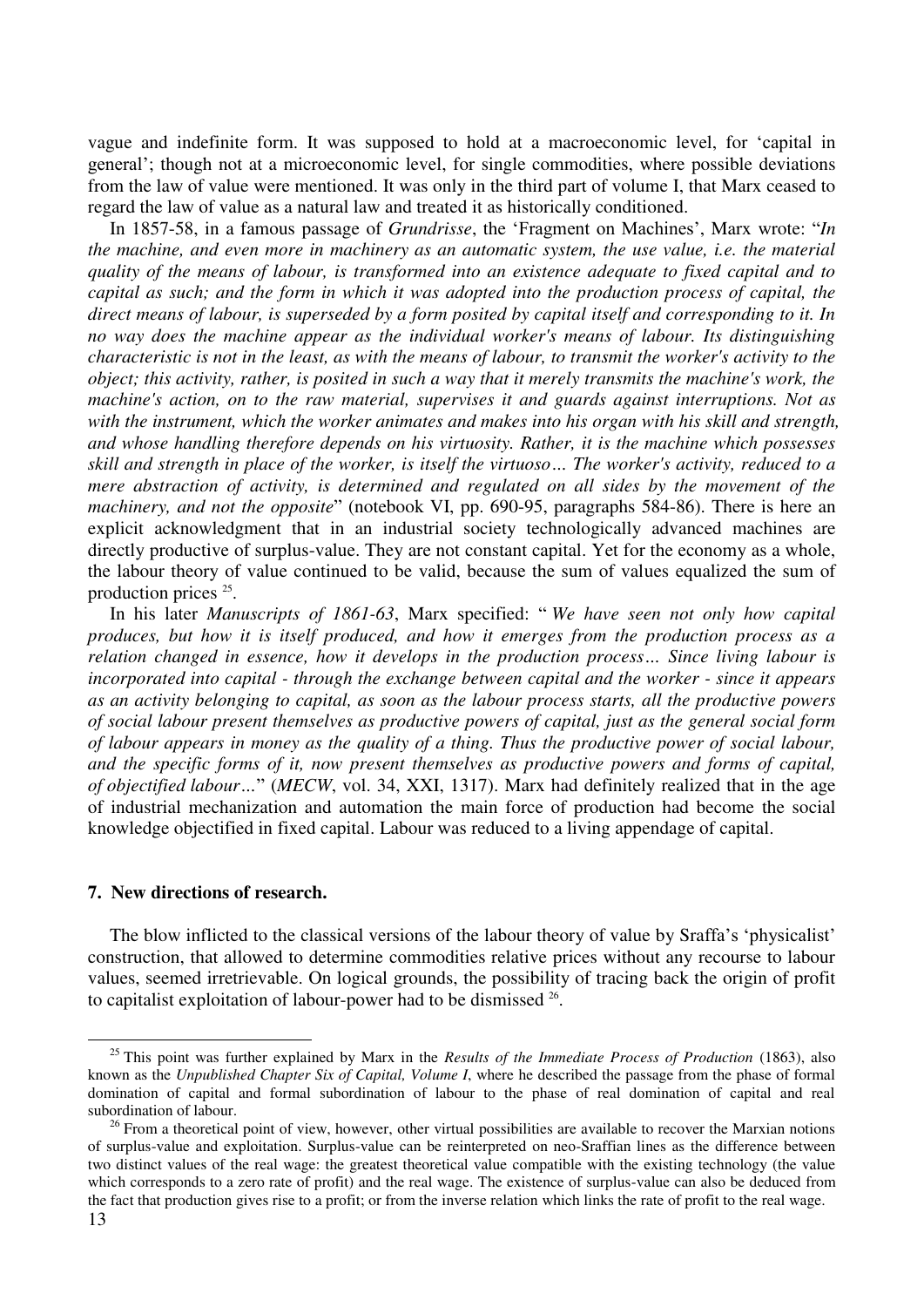Since Sraffa had not cleared the origin of profit, a revival of the traditional neoclassical explanations of profit – as a reward for the productivity of capital, for waiting or for entrepreneurial risk taking, rather than as the result of the employers appropriation of unpaid wage labour – could be expected. It was however contrasted in the 1980s by the appearance of the so-called *New Interpretation* (NI) of Marxian theory, proposed by Foley and Duménil, in which the fundamental role of money as a form of value and an expression of social labour-time, underlined by Marx, was emphasized. Money was no longer treated simply as a *numéraire*, but was assigned the task of providing a formal mediation between values and prices. Value and capital could be measured either in labour-time units (by the effort involved in production) or in money units (i.e. in efficiency units). The money unit was purposely chosen in such a way that the money value of the net product equaled the labour embodied in it. The labour value of a commodity, however, was not measured by the amount of social labour embodied in it (as in the traditional version of the labour theory of value), but by the amount of social labour represented by the quantity of money that the owner of the commodity might obtain by selling it in the market. The basic assumption was that in each period of time the total money value added of the economic system could be considered the expression of the living labour employed, embodied in the net product. No theory of price formation was implied. Prices were determined independently of labour values and equaled the money value of abstract labour-time. The value of the labour-power was identified with the share of wages in the money value of the net product, not with a physical wage basket. The money value of net social output expressed the total abstract social labour employed in the economy. All was reckoned in money terms, in a labour-commanding perspective (that of the Rubin school's valueform). Values and prices did no longer pertain to different levels of analysis. They necessarily coincided. No problem of transformation of values into prices could thus arise. The law of value held as an average, for the economic system as a whole, though not at a lower level of abstraction, for single sectors of production.

A complete integration of the theory of value with the theory of money was achieved at the aggregate level. But the causality relations linking values and prices were not definitely cleared. It was not explained why money should be taken as a direct expression of labour value, in a world where commodities do not exchange at their values. And why the exchange-value of labour-power should be identified with the money wage, which is directly observable, as assumed by NI, rather than by the real wage, i.e. by the basket of wage goods consumed by workers, which is not. If the money wage is privileged, labour-commanded and labour-embodied measures of absolute value coincide, the value of labour-power is the share of money wages in the net output, and the equality of the sum of values and the sum of prices holds for the net product of the system.

What really matters, however, is the real wage. The exchange-value of money is known only when the price of money in terms of all commodities is established. In NI this does not occur. Money wages are identified with abstract labour-time. There is no intermediation process.

Two variants of NI should also be mentioned. One is the *Simultaneous Single System Interpretation* (SSSI), suggested by a group of Sraffian scholars (Wolff, Callari, Roberts and others), in which money is regarded as a form of labour value and all values are directly expressed in money terms, at production prices, interpreted as redistributed labour values. There is therefore no need to transform values into money prices. Input and output prices are simultaneously determined. They necessarily coincide. The social product reckoned in labour values and in prices of production is the same. A stationary equilibrium of the economy is assumed. This explains the name *Equilibrium Marxism* given to this approach by some critics.

14 A second variant of NI – the *Temporal Single System Interpretation* (TSSI), or *Marxian Disequilibrium Approach* – has also been proposed. This proposal came from fundamentalist Marxists (Kliman, Freeman, Carchedi and others) who regard production as a time consuming process in which inputs precede outputs in historical time, in a process in which first commodities are bought, then they enter production as inputs and finally they reappear as outputs. But since in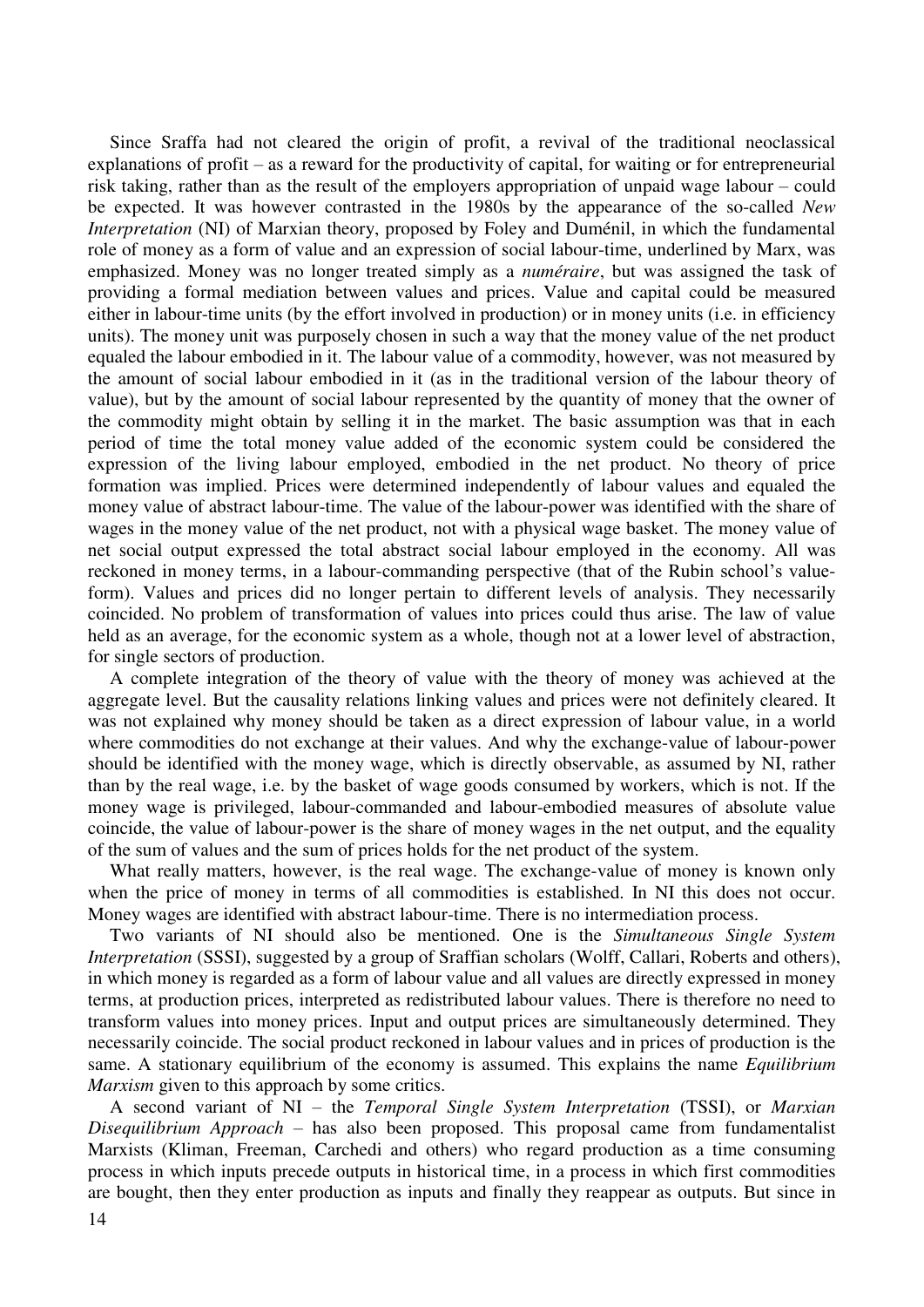the meanwhile prices can change, there is no logical reason to think that commodities should have the same prices when they are considered as inputs or as outputs. This result is possible, but it is not supposed to be the norm. The labour theory of value is preserved. But prices are not deduced from values. Values and prices are seen as distinct and transformable expressions of a single system of interconnected variables. Neither of them is logically prior to the other. They should therefore be simultaneously and interdependently determined <sup>27</sup>.

What we cannot accept is the necessary logical premise of these interpretations: the alleged equivalence of new value and living labour, dogmatically and erroneously asserted by Marx.

### **8. The role of time in production and in capital theory.**

We shall now consider some aspects of the historical background of capital theory and try to draw some lessons from them. Let us begin from the old-Austrian school of capital, which attributed to capital goods a complex physical, value and time dimension <sup>28</sup>. The productive process was conceived as a sequential transformation of primary inputs in final outputs, in the framework of a vertical system of structural relations <sup>29</sup>. Lower rates of interest were associated with higher values of the capital/labour ratio. This implied a rising capital/output ratio, for the decreasing marginal productivity of capital.

The Austrian theory of capital was not a unified theoretical construction. Menger's treatment of the subject had a marked subjectivist character. Capital was for Menger a fund of purchasing power, for Böhm-Bawerk a fund of productive capacity. An 'average production period' denoted the mean time which elapsed between the use of the services of the original factors labour and land and the reception of output. It was criticized because it was independent of the distribution of income, could work only under stationary equilibrium conditions and could not be applied to financial capital.

The old-Austrian theory of capital was opposed by a number of American neoclassical economists, who included J.B. Clark, Frank Knight and Irving Fisher. In Clark's doctrine of 'capital synchronization' the role of the time element was almost insignificant and could not affect the capital structure of the economy. His 'true' or 'pure' capital was a permanent and dematerialized fund of social wealth available for production. Any single part of this abiding fund could perish, but was immediately replaced by a new equivalent item, so that the fund could be regarded as a permanent entity in value terms.

Knight's productivity approach implied a theory of capital in which there was no need to refer to the quantity of capital. To avoid incurring in circular reasoning, the interest rate was determined by a flow-variable, the rate of investment.

In Fisher's theory of capital, which dealt with the inter-temporal choices between present and future consumption, the interest reflected people's subjective time preference, or 'impatience', which implied an underestimation of the future in the satisfaction of needs. Fisher did not consider capital a specific factor of production and took great care to separate the concepts of capital and

<sup>&</sup>lt;sup>27</sup> This contrasts with the *Simultaneous Dual System* interpretation-and-correction of Marx's production schemes advanced by Bortkiewicz and retained by Sweezy, Dobb and other Marxist scholars. We are in the presence of two different value paradigms.

 $^{28}$  Hayek used his famous right 'triangles' to illustrate the relationship between the time structure of production (its stages) and the corresponding levels of consumption. His triangles had as base the production time and as height the output delivered to consumers. The slope of their hypotenuse was proportional to the interest rate. The triangle shape thus varied with the interest rate. Böhm-Bawerk depicted the production process by a set of concentric circles.

 $^{29}$  Logical time, required for building a stock of capital goods, plays an essential role in the theory of capital. Once capital goods are installed in a production process, they last for some finite time, during which they are usually irreplaceable. Logical time must not be confused with historical time, which goes only one way, is linked to uncertainty and is irreversible.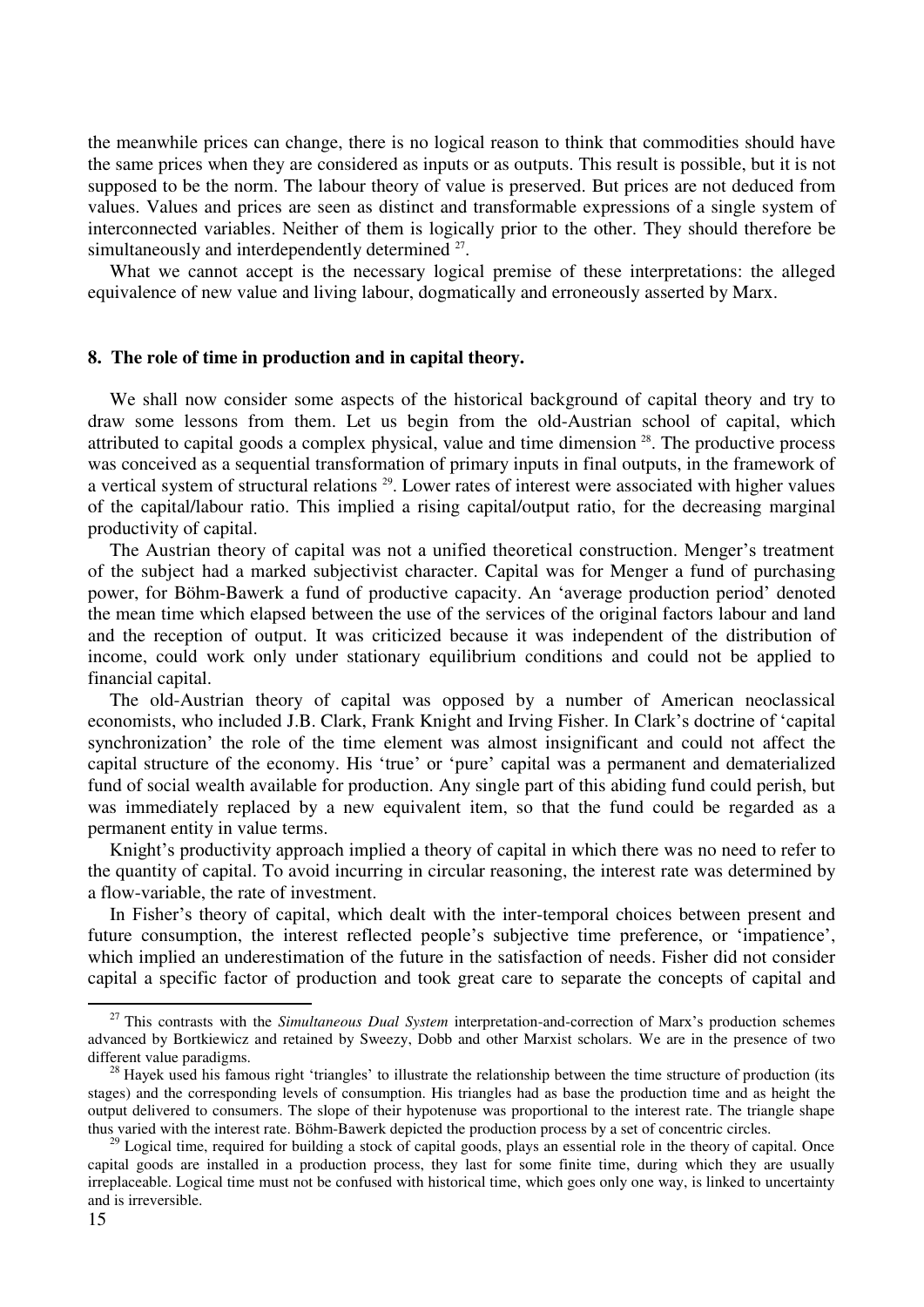income.

Knut Wicksell, another leading marginal productivity theorist, was sympathetic to the Austrian capital theory, but he did not regard time as a distinct productive factor. He realized that the concept of average period of production had to be abandoned and that capital had to be calculated in value terms, by the value of capital goods.

On the relative importance of productivity and time preference in the determination of the rate of interest, three lines of thought emerged. One of them regarded capital as a specific productive factor (a perpetual fund of value, suited to be reckoned as a single magnitude in value terms) and stressed the importance of the productivity element in the determination of the interest rate. Another one implied a time preference theory of interest. The third one was an eclectic position.

The debate on the theory of capital of the old-Austrian school changed the direction of value imputation, by shifting the attention from the historical costs of capital goods to their expected future earnings, and highlighted the fundamental role of entrepreneurs expectations. A revival of the Austrian theory of capital took place in the 1920s and 1930s. The 'new' Austrian school of Mises and Hayek abandoned psychologism and determinism in favor of a more pragmatic ('praxeological') attitude. The convergence of the economy towards a stationary equilibrium position was no longer taken for granted.

Then came Keynes. He was scarcely interested in the theory of value, that he regarded as a pedagogical tool devoid of practical relevance, and in the theory of capital. Yet he did not dismiss capital theory entirely. His theory was an expectations-augmented extension of that of Marshall, based on the principle of factor substitution, implying diminishing marginal productivities and sloping demand curves for single factors. Keynes did not focus his attention on the returns of past investments, but on the expected returns of new investments. That is on the marginal efficiency of capital. He correctly thought that what makes a capital asset desirable is its prospective yield.

In Keynes's theoretical system the demand for money was the result of two components: a passive one, the demand for cash, expressed by the liquidity preference schedule, and an active component, the demand for investible funds, made by firms for the finance motive. The rate of interest was independent of the marginal efficiency of capital. It was determined by the demand and supply of money, two stock-variables; not by the real forces of savings and investment, two flowvariables.

Keynes's work was criticized as lacking a coherent theory of capital. The debate with Hayek and some exponents of the LSE, that followed, raised two important questions. One concerned capital: whether the search for a measure of the quantity of capital had to be related or not to the period of production. The other question was on the relation of investment with the rate of interest and the level of final demand. The Cambridge Circus authors refused to treat capital as a homogeneous fund of value, in the typical neoclassical way, objecting that real capital was not a 'malleable' factor of production, but a collection of heterogeneous goods with a complex horizontal and vertical structure. They stressed the importance of financial capital and the role of monetary policy in disequilibrium. Their line prevailed <sup>30</sup>.

In the inter-war period, two significant additions to the theory of capital in equilibrium came from von Neumann and Hicks. Neumann wrote a seminal paper on capital accumulation and balanced growth at a maximal rate. Hicks, a neo-Walrasian, analysed the market process in a temporary equilibrium framework, in a forward-looking pseudo-dynamic perspective. He focused the analysis on growth equilibrium, using a methodology that allowed to make use of both flex-

 $30$  Keynes's treatment of capital and his refusal of the classical theory of interest as the reward for saying were criticized also by Ohlin, Hawtrey, Pigou, Robertson and Viner. In a harsh comment to Hayek's treatment of business cycles in *Prices and Production* (1931), Sraffa had pointed out the necessity of a substantial revision of the neoclassical theory of capital in equilibrium. He opposed to Hayek's concept of a real rate of interest the notion of the 'own rates of interest' of single commodities, which was then used by Keynes in *The General Theory*. The presence in the real world of multiple own rates of interest was for Sraffa a symptomatic sign of disequilibrium.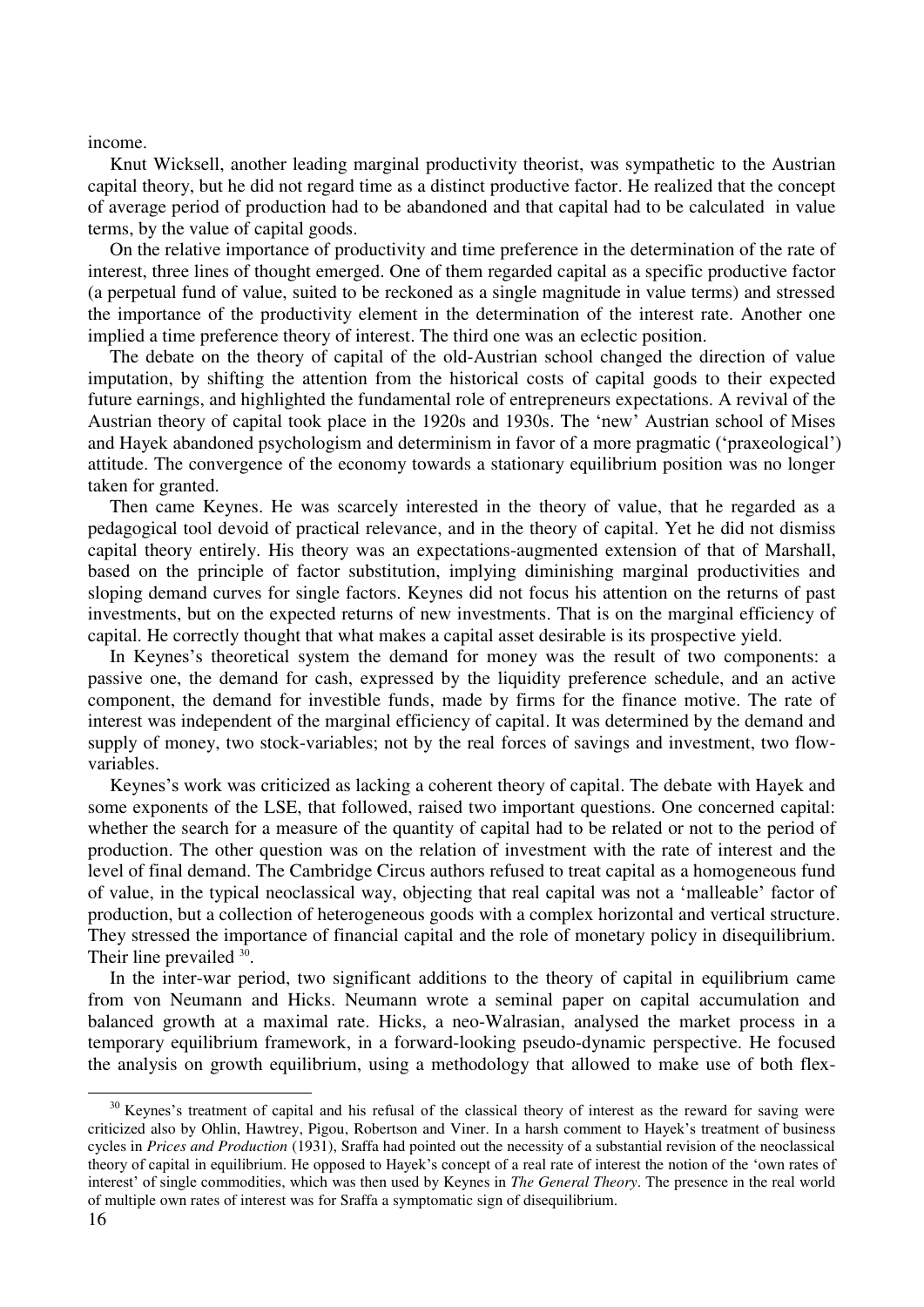price (neoclassical) and fix-price (Keynesian) models. And he ultimately proposed a 'neo-Austrian' reformulation of the theory of capital, in which the time structure was the crucial variable.

Later on, in the early 1950s, a fundamental criticism of the neoclassical macroeconomic theory of capital came from Joan Robinson, who described the aggregate production function as a powerful instrument of economic miseducation, opened to severe logical objections, and raised two basic questions: what is the meaning of 'the quantity of capital' and what determines the rate of profit. She argued that there were neither a physical quantity nor a marginal product of capital and that the social distribution of income between wages and profits was not determined by the marginal productivities of factors<sup>31</sup>.

The debate that followed in the 1960s, after the appearance of Sraffa's book on production of commodities by means of commodities, under the name of 'Cambridge controversy', shook the backwater of capital theory. It showed that the capital intensity of production is not a monotonic function of the rate of profit, that different capital goods cannot be aggregated into a single magnitude and that in the presence of heterogeneous capital goods 'Wicksell effects' can arise, involving changes in the methods of production and in the value of the capital stock associated with changes in the rate of interest incompatible with those assumed by the neoclassical theory <sup>32</sup>. The debate confirmed that the amount of capital had to be reckoned in value terms and not in quantity terms, independently of the price system, and established that no measure of capital intensity is independent of the rate of interest and that there is the logical possibility of the insurgence of paradoxical phenomena, such as the 'reswitching of techniques' and the 'capital-value reversing'.

The controversy involved three theories: the classical labour theory of value, the neoclassical theory based on the aggregate production function and the neo-Ricardian and Sraffian theoretical construction (the 'Anglo-Italian' one), that prevailed. It was definitely established that the distribution of income is not governed by the opposing forces of market supply and demand and that there is no monotonic inverse relation between the amount of capital goods and their remuneration.

This was an important theoretical progress. The ultimate implications and the empirical relevance of the last Cambridge debate on the theory of capital, however, were contested. The Anglo-Italian theory was imputed to be a theory too abstract, a theory without measurement. Paradoxical behaviours continued to be regarded by neoclassical authors as simple anomalies: logical 'curiosa', or 'local puzzles', confined to a subset of price systems with constant interest rates. Aggregate production functions and neoclassical demand and supply curves of capital continued to be used. Much had been deconstructed, but little was reconstructed <sup>33</sup>.

<sup>&</sup>lt;sup>31</sup> Leading 'neo-neoclassical' authors had made use of capital theory 'parables' and of a 'surrogate production function' implying an unrealistic one-commodity world or a single homogeneous and malleable capital good, no joint products and full substitutability of labour and capital, to show that an increase in capital intensity would have led to a lower marginal product of capital and to a lower level of the rate of interest. To preserve the inverse relation in demand theory between the price of any factor service and the quantity of the factor used in equilibrium, they maintained that the social distribution of income between capitalists and wage earners was determined by the technical parameters of the aggregate production function and that the labour/output ratio was a monotonically increasing function of the rate of interest.

 $32$  Joan Robinson did not take an active part to the discussion, in that phase of the debate. She was interested in the working of capitalism in historical time, did not share Sraffa's emphasis on the long-period positions of the economy and regarded his approach to the theory of capital as too narrow in scope (half of a general equilibrium system, centered on the supply side of the economy).

<sup>17</sup>  <sup>33</sup> The measurement of the value of capital goods is still done in a number of different ways: *a*) by capitalizing their historical or acquisition costs (the 'backward looking' classical method); *b*) by taking their demand price, which is equal to the present value of expected future earnings (a 'forward looking' method of valuation, used by Fisher and other neoclassical authors); *c*) by taking their supply price, or current replacement cost, a method which disregards the time structure of capital and emphasizes the role of living labour; *d*) by taking the current realizable value, or market resale price, of capital goods; *e*) by taking the value of the flow of capital services, reckoned at their rental prices. All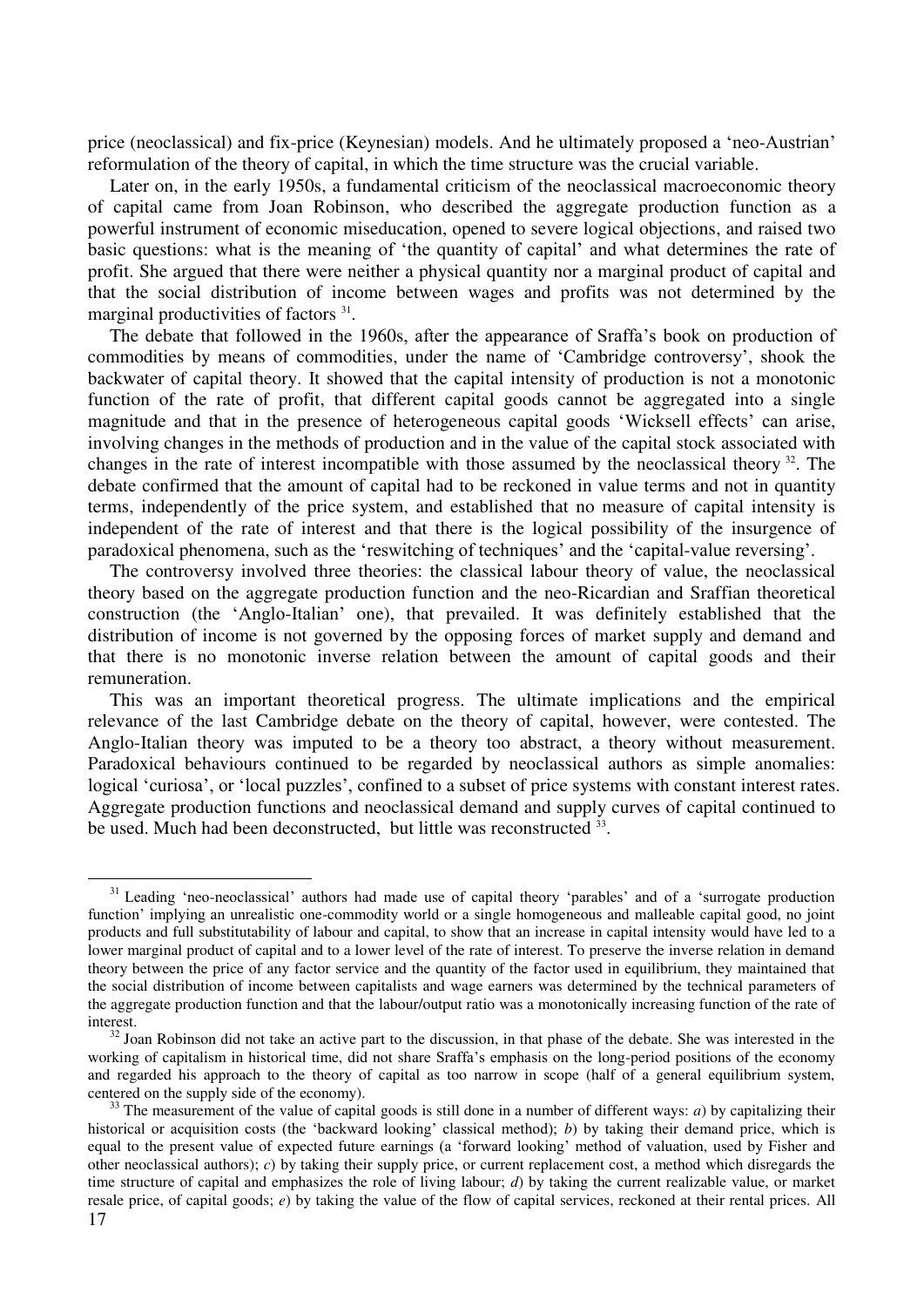The really basic question to answer is how capital is created and valorised. Smith, Ricardo and Sraffa did not afford this fundamental problem directly. Marx did it. He was the first scholar to pose the question of the origin of profit. In our opinion, there is a need to start again from his work and to abandon his initial endorsement of the labour theory of value. A theory that is meaningless when capital is used in technical combination with human labour.

#### **9. Towards a revision of the theory of capital.**

Let us explain why the labour theory of value cannot hold in a capitalist society, using a simple model of production of Ricardian lineage, with homogeneous labour, circulating capital, linear technology of activity analysis type with a finite number of activities and no joint products. A matrix system of quantity equations

$$
y = (I - A)x
$$
 [1],

where  $\bf{v}$  is the net product vector denoting the activity levels,  $\bf{x}$  is its quantity or volume size index and *I* is the identity matrix, describes the technological structure of the model and the commodity composition of the net product *y* required to satisfy at a certain moment a given final demand. Let *A* be a Leontief input-output matrix of technical coefficients of single product industries – that is the direct requirements matrix, derived from the inter-industry transactions matrix (in which the rows are producing sectors and the columns consuming sectors) by dividing each cell by its column total – and *Ax* be the circulating capital.

Let the system be viable. Then the matrix  $(I - A)$  can be written as a convergent geometric series with an infinite number of terms,  $(I + A_1 + A_2 + A_3 + ... + A_n)$ , where  $A_n$  tends to zero as *n* tends to infinity. Its inverse  $(I - A)^{-1}$  describes the vertically integrated temporal structure of production and can be used to calculate the total production of commodities required to satisfy any possible composition of final demand.

 The vector of production prices of commodities can be reckoned in money terms as a sum of profits and wages:

$$
p = pA (1+r) + a_n w \tag{2},
$$

where  $r$  is the equilibrium rate of profit, equal to the rate of interest on money capital,  $a_n$  is the row vector of the labour inputs and *w* is the real wage rate. This is a system of *n* price equations, with *n*  +*2* unknowns (*n* prices, *r* and *w*), that we can close by taking the price of a commodity as *numéraire*  and by adding a further equation providing an exogenous value of *r* or *w*. Its general solution is the price vector

$$
p = a_n w [I - (1+r) A]^{-1}
$$
 [3].

Commodity prices depend on the quantities of labour embodied in the commodities produced, on the technical conditions of production that determine the amount of the surplus and on the social distribution of income between wages and profits. The total purchasing power of the commodities produced in the economy, expressed in terms of labour commanded at prices *p* when the real wage is taken as *numéraire*, equals the sum of wages and profits. In the limit case in which  $w = 1$  and  $r =$ 

these methods of valuation of capital goods have some elements of truth. Under stationary equilibrium conditions, implying zero net investment, all of them would give one and the same result.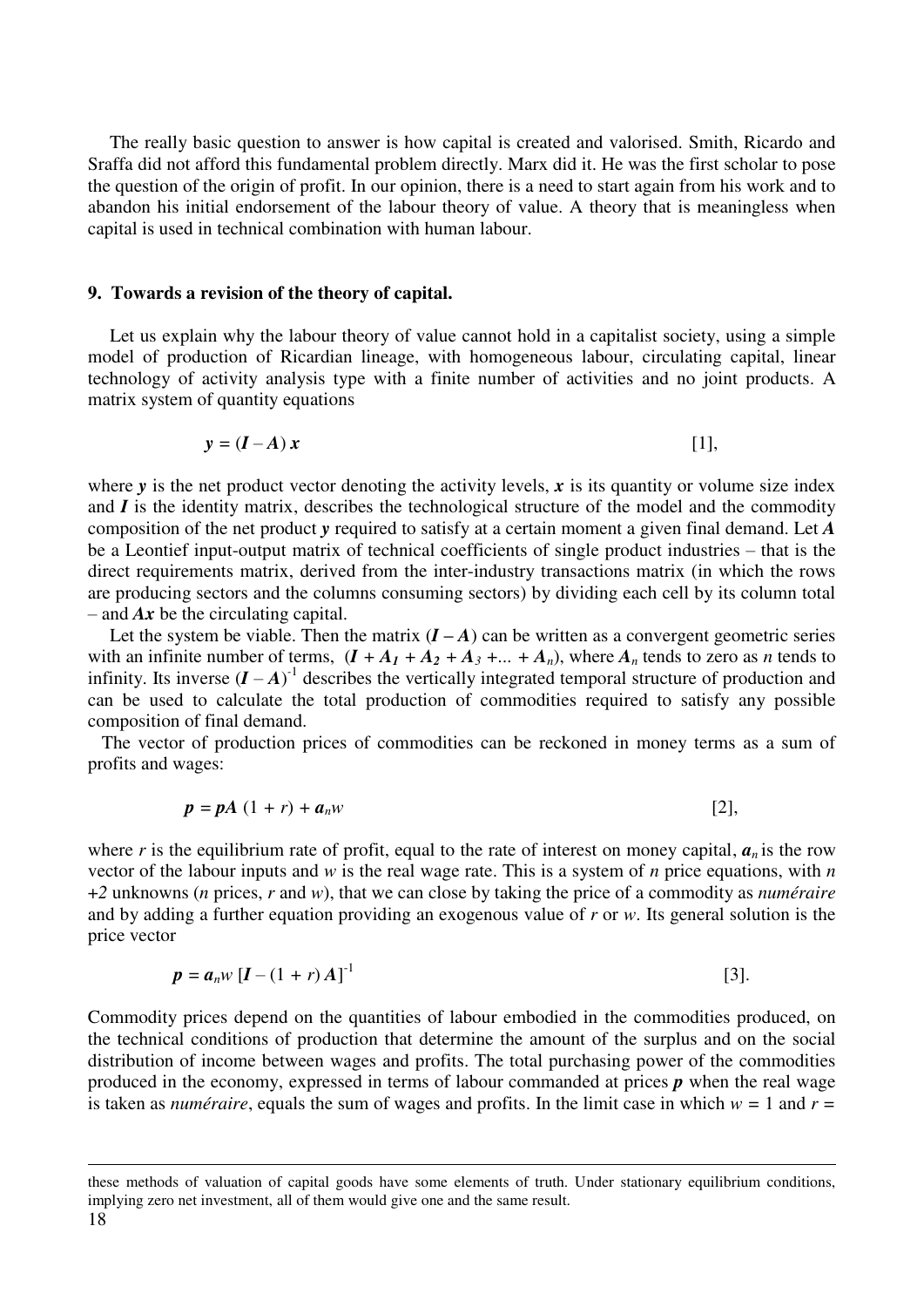0, the labour theory of value hold in its pure form and the values coincide with the prices of production of commodities.

Let us proceed. Since the matrix within the square brackets can be expanded in an infinite Taylor series of convergent powers, in terms of the dated quantities of direct and indirect labour embodied in the various stages of production, vertically integrated, it is now possible to operate a reduction of commodities prices to dated and weighted labour quantities. The processes of production will thus be considered in a diachronic key, as sequences of labour inputs following each other over time up to the production of the commodities destined to the final uses.

To ensure convergence of the Taylor power series, the factor of capitalization at a compound rate  $(1+r)^t$  must be less than the inverse of the eigenvalue with greatest modulus of matrix *A*. This condition is satisfied for any value of *r* lower than the greatest theoretical one, which corresponds to a subsistence wage. Relation [3] can then be re-written in the form

$$
p = a_n w + (1+r) a_n A w + (1+r)^2 a_n A^2 w + (1+r)^3 a_n A^3 w + ... \qquad [4],
$$

in which production prices are shown as sums of wages and profits, each term is smaller than the previous one and  $A^n \to 0$  as *n* tends to infinity. This is a matrix equation of 'reduction to dated quantities of labour', homogeneous in production prices. If it is satisfied by a particular price vector, any positive multiple of that vector satisfies it.

From this equation we can see that commodities prices are made of an infinite number of overlapping layers of wages and profits and depend on the proportions in which labour and capital are employed in the different stages of production and on the social distribution of income between wages and profits. A fundamental role is played by the vector  $a_n$  of the labour coefficients. This means that labour values are relevant to explain commodities prices, but they are not the only relevant element. With a different organic composition of capital in the single production processes, for every level of the rate of profit there is a given set of relative prices and a given real wage rate. Under such conditions, there cannot be a proportionality relation between prices and labour-values, unless in the unrealistic limit case of  $r = 0$  and  $w = 1$ . This means that Marx's law of value does not hold when capital goods inputs are present and production is made for profit.

The price implications of this matrix system are a direct consequence of the assumption of constant returns to scale. Under such conditions, prices must equal the average reproduction-costs. To get the vector *p* of commodities prices of production, one should add to the quantities of labour employed in the various stages of production the profits accrued in the course of time from the moment labour is employed to the moment output is sold. Denoting by *λ* the vector of labourvalues, i.e. of the embodied labour coefficients, we have

$$
p = \lambda \left[I - rA \left(I - A\right)^{-1}\right]^{-1}
$$
 [5].

This expression allows to transform the vector of commodity labour-values *λ* into the corresponding vector of prices of production *p*. The matrix which determines the price solution is the transpose of the matrix *A* of the quantity solution.  $(I - A)^{-1}$  is the Leontief inverse, or total requirements matrix. The sum of each column in this matrix is the output multiplier for the industry concerned. If we denote by  $T$  the inverse matrix in the square brackets, that describes the set of relations between final demand and production, the above condition requires that the price vector  $p$  should equal  $\lambda T$ .

The algebraic problem of the transformation of labour-values into prices of production thus is formally solved. The column price-vector  $p$  is a linear combination of the row vectors of the transformation matrix *T*. The proportionality factor is  $\lambda$ , the vector of vertically integrated labourvalues. In the particular case of a linear relationship between commodities labour values and market prices,  $\lambda$  is a constant. It can then be interpreted as the monetary expression of living labour-time (MELT). On the whole, these results confirm the importance of the role played by total labour-time,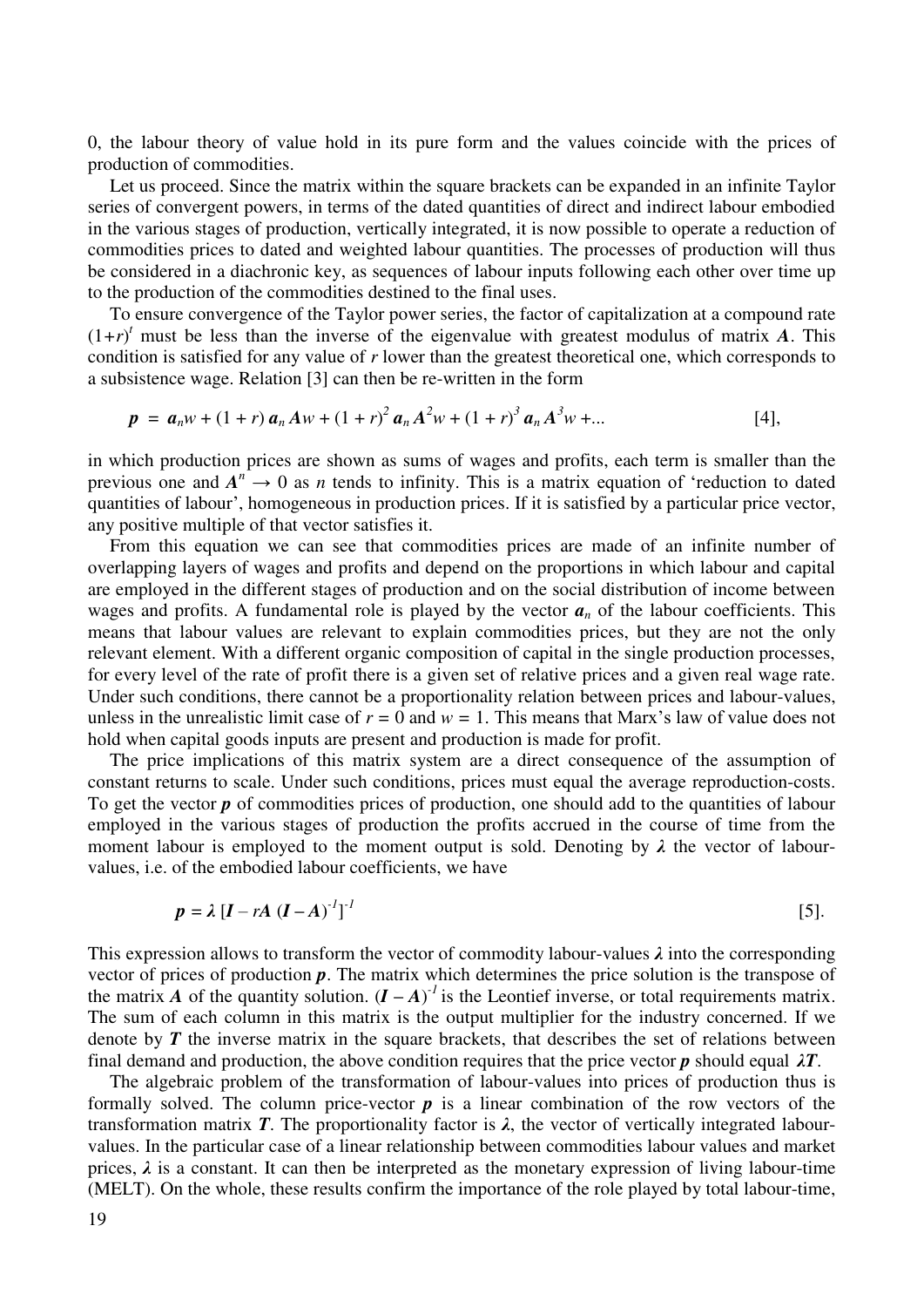that is by both living and dead labour, in the determination of production prices, and point out the special relevance assumed by living labour in the particular case of a linear relation.

The above input-output model approach is however subject to certain limitations, due to the assumptions of constant returns to scale and of a given technology matrix not affected by price changes. It is a supply-oriented price model entirely focused on the production side. The relevance of demand is limited to the determination of quantities.

We shall now introduce in this model the demand side. In a market economy the composition of the social surplus is the result of the technology of the system and of a free choice determined by the use-value and the scarcity of the different goods. We know the unit coefficients of direct need of intermediate goods in the different productive sectors of the economy. We can thus calculate the effect determined on the output of each sector by a given change in final demand. Hence, we can calculate the total output of each industry. .

Denoting by *d* the column-vector of the demand for commodities, the equilibrium condition is

$$
y = (I - A)x = d \tag{6}.
$$

The economy net output must thus be

1

$$
x = (I - A)^{-1} d \tag{7}.
$$

The items of each column of the inverse Leontief matrix  $(I - A)^{-1}$  indicate the output of each sector which is required to satisfy the demand for the products of that sector. This allows to realize the passage from a closed to an open Leontief model. That is to a model in which the output of each sector depends on the relative output prices and the social surplus is distributed between the social classes in variable proportions.

The role played by the demand side in the Keynesian theory can be extended from the short to the long period, to derive a view of capital accumulation in which the size of the capital stock is itself determined by the demand for outputs. The productive capacity of the economy and its rate of utilization than become two dependent variables. They are influenced by the quantities of output that the market can absorb, and will react to any change in final demand.

#### **10. Reconsidering capital in a 'full cost-plus' perspective.**

Marx used to distinguish abstract labour-time, the internal measure of value, from the external measure, money. He saw a logical connection between these measures and used both of them. He called 'variable capital' the value of the part of money capital used to hire labour-power (i.e. to pay wages) and 'constant capital' the value of the means of production (materials, tools and machinery), which he assumed did not increase and yield a surplus. It could only decline over time, by depreciation due to wear and tear, and in the meantime be transferred to the product  $34$ . Marx called 'organic composition of capital' the ratio of constant to variable capital and used it as a measure of the capital intensity of production. But Marx's distinction between variable and constant capital is a wrong one. It does not clear whether capital should be regarded as a stock or a flow concept <sup>35</sup>.

<sup>&</sup>lt;sup>34</sup> Textually: "That part of capital then, which is represented by the means of production, by the raw material, auxiliary material and the instruments of labour, does not, in the process of production, undergo any quantitative alteration of value. I therefore call it the constant part of capital, or, more shortly, *constant capital*" (Marx, *Capital*, vol. I, chapter  $8<sup>th</sup>$ , p. 209).

<sup>20</sup>   $35<sup>35</sup>$  A better distinction is the classical one, criticized by Marx, between circulating capital – a flow concept applied to non-durable items (raw materials, energy, auxiliary substances and intermediate goods) used and consumed as inputs, which disappear in the course of a single production process – and fixed or durable capital, which is a stock concept.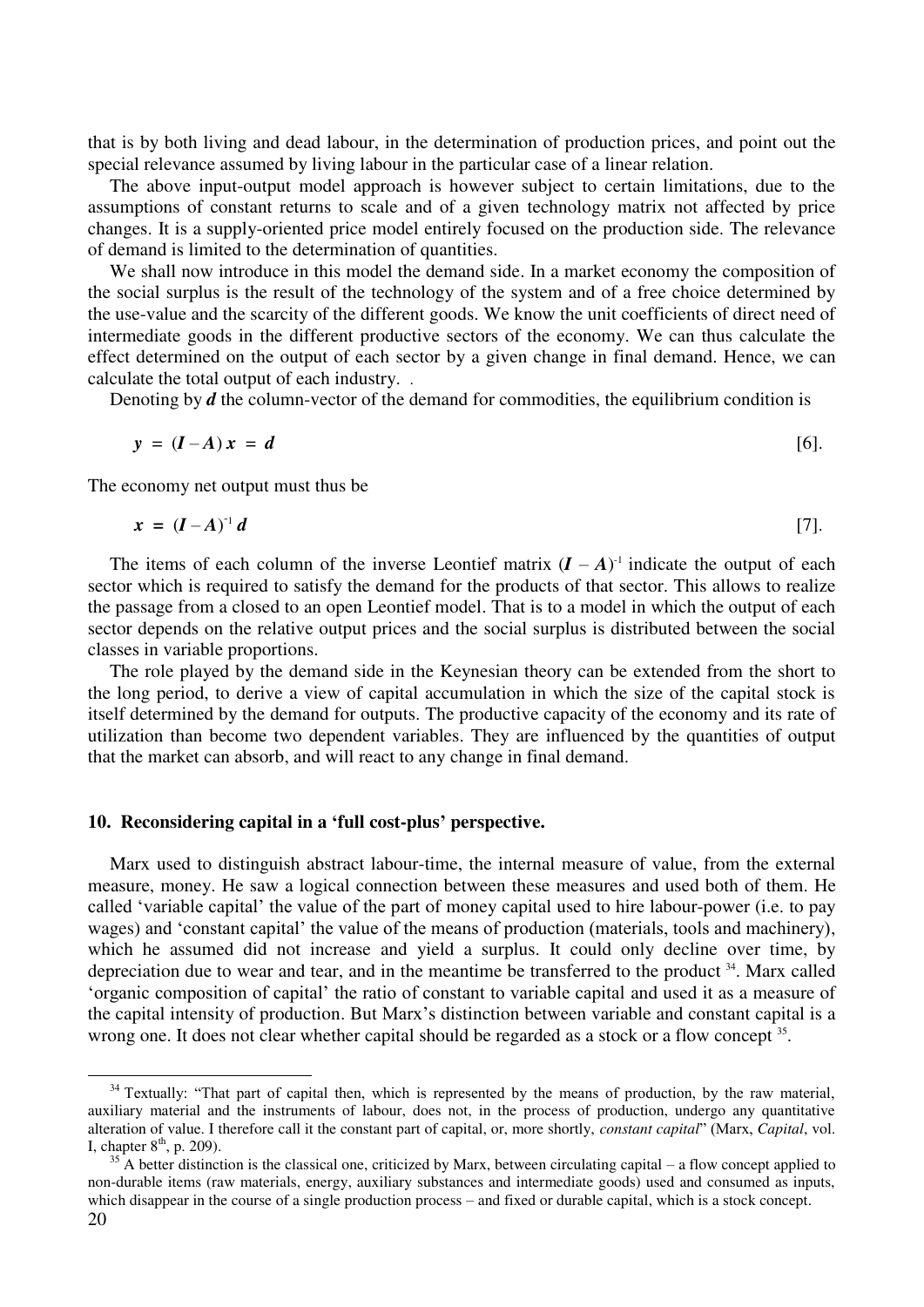As we have seen, the elder Marx recognized that living labour was not the single source of new value and that only a fraction of fixed capital is constant. In his more 'mature' writings, there is large textual evidence of this change of perspective. In his economic manuscripts of 1861-63, he wrote that "*the value of a* commodity *is determined by the total labour time,* past *and* living, *which enters into it…, not only by the labour time contained in the fixed capital and the circulating capital*" (1991 ed., p. 136). This was, for Marx, a fundamental doctrinal point.

In the real world, where a large number of commodities are produced, there are many kinds of capital goods whose production requires time, and they last for a limited time period. Our analysis can therefore provide only a starting point for the study of capital theory. More complex analytical tools are required. In more realistic multi-sector models Wicksell effects, of real and price nature, can occur and cause paradoxical capital behaviours. In steady state neoclassical equilibrium models the theory of capital is much simplified. Any act of saving implies an equal investment of capital and there is no logical need for money.

Let us now denote net social value of an economy the value of its net social output and redefine constant capital to include in social value only the part of the value of fixed capital that has been used and consumed in a single productive cycle and corresponds to the depreciation allowance. As in general this part is not directly observable, it has to be calculated by conventional methods. The residual is an hybrid. It does not measure the value of the net social output of the economy <sup>36</sup>.

It should be noticed that Marx's net social output includes the subsistence wages of workers. It is thus greater than the surplus-value, because it is net of the amortization quotas of fixed capital, but it is not, illogically, net of subsistence wages, 'the amortization quotas of human capital' that are destined to reintegrate the labour-power. As a result of using this spurious concept, conventionally adopted in modern national accounting, the net social output is wrongly reckoned by Marx as the sum of a net component, non-wage incomes, and a gross component, the wage bill. In this way profits are underrated and wages are overvalued. The social distribution of income is artificially altered and the reasons for social conflict become less evident.

We shall now make a further step forward and examine the behaviour of capital in a disequilibrium framework. This extension of our analysis implies the integration of the theory of capital with the theory of investment.

Investment demand has a derived nature. It is the result of a stock-adjustment mechanism of the 'flexible accelerator' type. The supply of loanable or investible funds at given rates of interest has a flow character and should obviously be distinguished from that of capital goods, with a stock nature, to which the Austrians were referring in their material conception of capital.

In neoclassical models the optimal size of the capital stock can be established so as to maximize the utility of a consumption stream or the internal rate of return on invested capital. To determine the flow of investment which is needed to adjust the capital stock, that is the rate of investment, specific assumptions about the speed of reaction of capital users are required. There will also be adjustment costs associated with the investment, whose entity will depend on how fast the adjustment of the capital stock is made <sup>37</sup>.

At any moment, the equilibrium point will be given by the intersection of the MEI curve corresponding to the existent stock of real capital with the equilibrium path showing the balanced growth of the inherited stock of capital goods. If the rate of interest lowers, new investments are

 $36$  This is obtained by subtracting constant capital, correctly defined, from gross social output. It measures the value of the material means of production, plus the value of the wage goods required for workers subsistence (Marx's variable capital), plus the surplus-value (defined as the excess of the value of the 'final' goods produced in the economy over the necessary re-integrations), minus the depreciation allowance of fixed capital.

<sup>37</sup> Strict convexity of the adjusting costs is a basic assumption of James Tobin's *q*-theory of investment, in which *q* is the average return on capital, measured by the ratio between the market value and the replacement cost or book value of physical assets, and the level of investment is explained by the firms valuation by the stock market relative to the book value of their capital goods.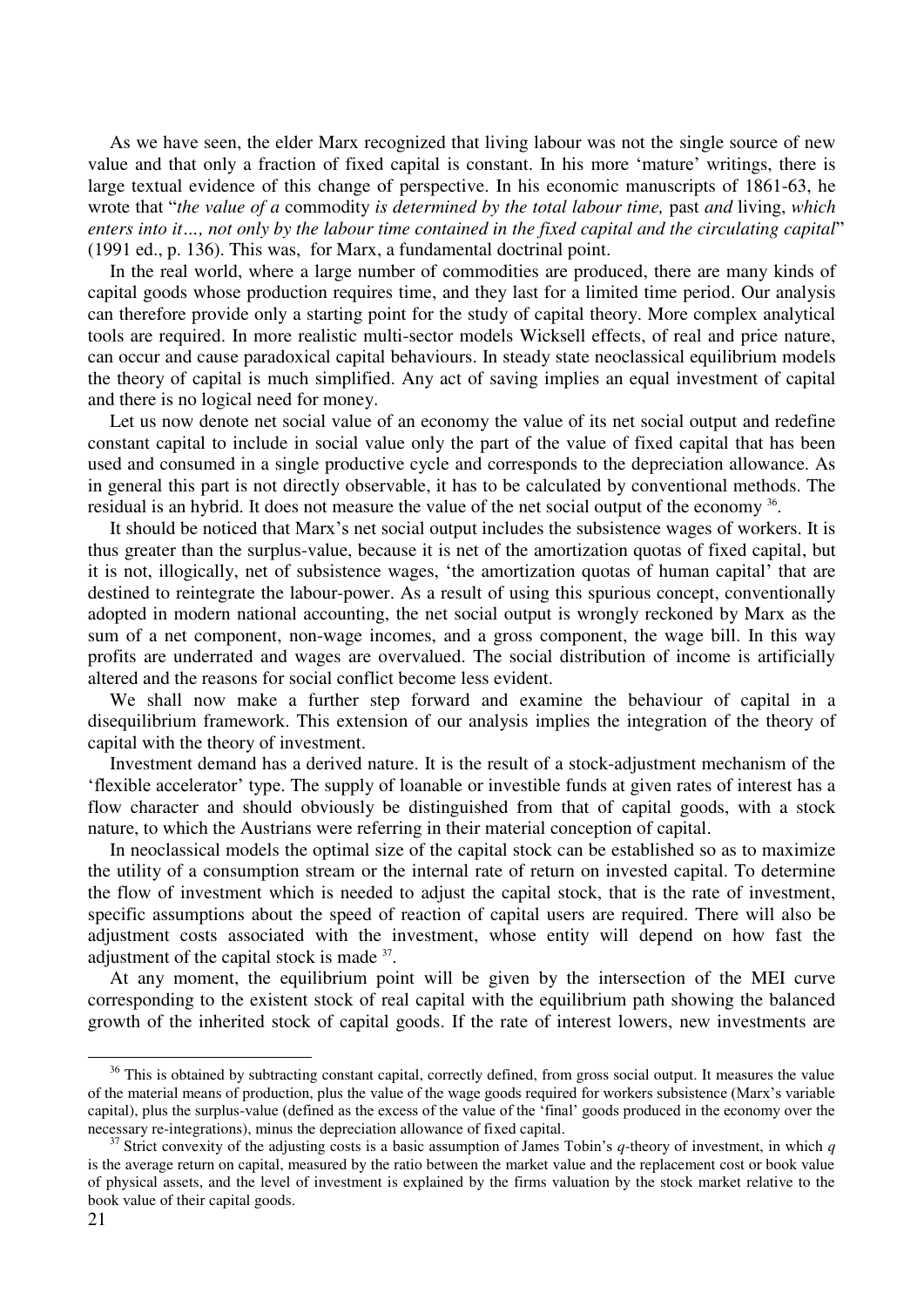made and the stock of capital grows. The economy will then move asymptotically, along the equilibrium path, from the short-period equilibrium position, implying equality of MEI and the rate of interest, towards the stationary state equilibrium position characterized by the three-fold margin of convenience between present and future consumption, real and financial investment, money and bonds, established by MRR, MEI and the rate of interest. If the inherited initial position is a point out of the equilibrium path, the system will first reach the stationary position and then move along the equilibrium path.

The dynamics of the capital stock can be analyzed by means of a phase diagram in the  $(K, \lambda)$ space, where K is a state variable and  $\lambda$  the value of an additional unit of capital, measured by the present value of the profit expected by the additional unit. The diagram shows the set of all possible trajectories or paths of the system considered (its 'phase portrait') and displays the evolution of a dynamic system from an initial moment. The equilibrium locus is a saddle-point. In equilibrium, the cost of the additional unit of capital installed must equal the value of that unit of capital. For *dλ/dt*  = 0, the result is a downward sloping curve in the  $(K, \lambda)$  phase space. ...

Other disequilibrium approaches to the theory of capital and investment are those of the Austrian and the neo-Walrasian schools. The Austrian one is focused on changes in the capital time structure. It accounts for changes in the entrepreneurs expectations about the future, in a sequence of shortperiods, in which temporary equilibria are established, but changes in the parameters can take place only in the passage between consecutive market periods. It lacks an autonomous investment function. The neo-Walrasian is a disaggregated general equilibrium approach, with initial endowments of the various types of capital and quantitative restrictions that prevent the normal working of the Walrasian *tatônnement* mechanism of adjustment and establish in the presence of rationing a prevalence of the 'short side' of the market. This approach to the problem can determine only a short-period equilibrium.

Chaos theory can also be tentatively applied to the study of non-linear economic dynamic systems of stochastic nature. It should allow to see the ultimate effects of a small change of a minor variable (as Lorenz's 'butterfly wing-beat') at thousand miles distance. But unpredictability of the future development of the economy seems in the case of non-linear dynamic systems to be the rule. The presence of chaotic attractors of random orbits having a fractal nature makes economic forecasting very difficult. Despite the initial enthusiasm about the possible relevance in economics, chaos theory does not appear to have changed significantly the methodology of scientific search in the fields of capital and investment.

#### **11. Concluding remarks and policy implications.**

It is time to make some final remarks and to point out the policy implications of our approach to capital theory. We have shown that there are significant interactions between the investment and the financing decisions of entrepreneurs, that the availability of money capital is a necessary prerequisite of productive activity, that time plays a fundamental role in capital theory and that investment decisions imply for a firm a financial cost covering the provision of invested capital. Unfortunately, the presence of this cost is disregarded in the accounting practice, which looks at it as a minimal required return element, rather than as an implicit cost. Normal profit loses in accounting its cost nature to achieve that of an earning element.

Economists call profit the difference between total revenue and total input cost. They distinguish normal profits from quasi-rents. Professional accountants and bookkeepers do not. They deduce from revenues only explicit expenses, thus failing to recognize that the value of a foregone opportunity represents a cost for the investor. This failure has important practical implications. It leads to an inefficient allocation of a society's resources, with negative effects on capital accumulation and growth policies.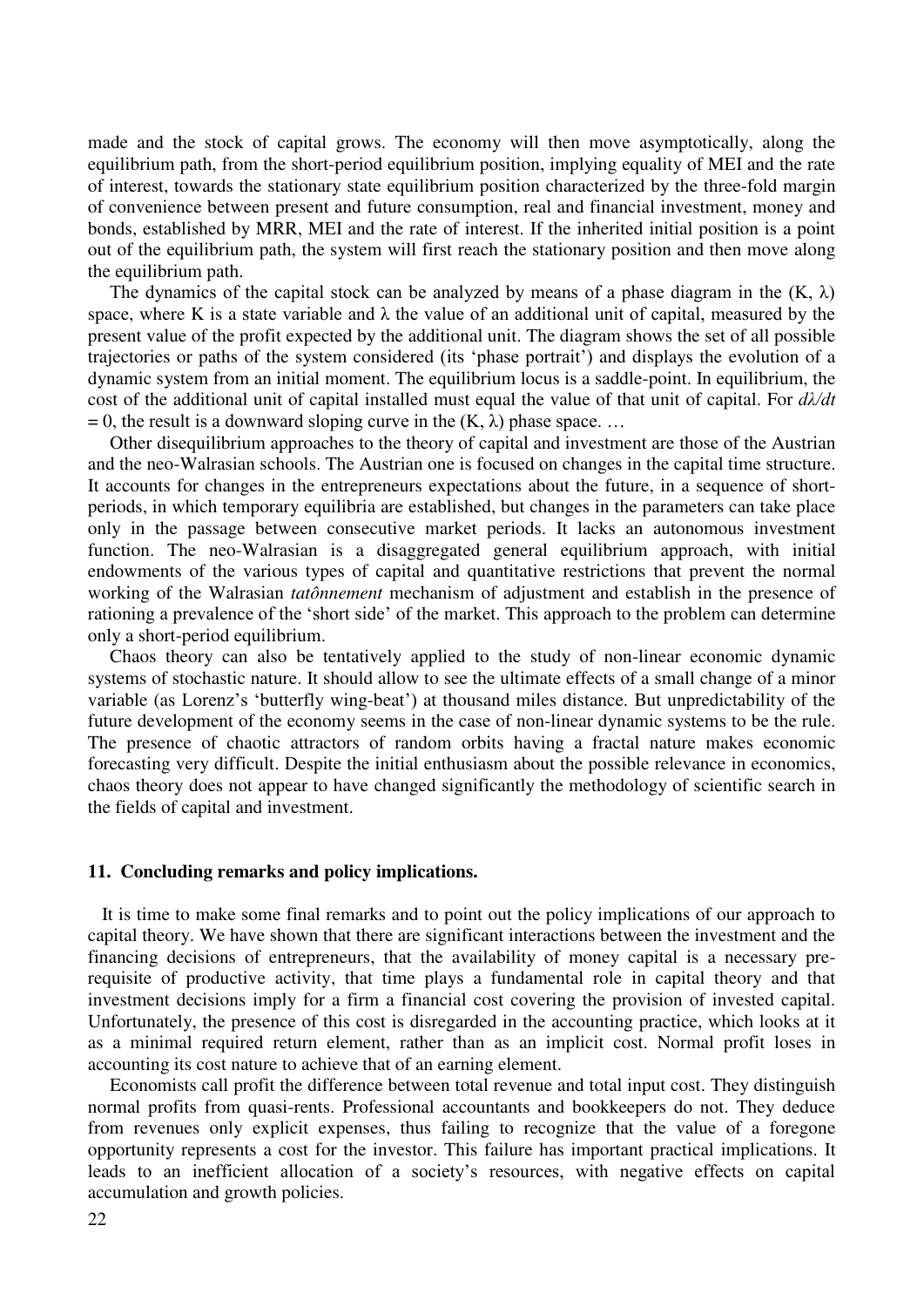Among the various methods of cost accounting used in capital and investment theory we have opted for a 'full-cost-plus' labour-and-capital monetary approach, suited to include the real cost of production, the financial cost of invested capital and a mark-up over cost. On this basis, we have exposed some guiding lines for the construction of a capital theoretical model, we have expressed our favor for a Marxian valuation metric, MEV, the monetary expression of labour-value, and we have refused the neo-Marxist price-index MELT, which regards as directly productive only living labour as directly productive. We do not accept the labour theory of value endorsed by the young Marx, a theoretical construction that presupposes a primitive society and cannot hold when capital goods are systematically used in production. We also refuse Marx's concept of constant capital. His distinction between variable and constant capital is logically unacceptable. But we do not object to his reference to a historically conditioned law of value regulating the determination of commodities relative prices.

# **Bibliographical references:**

BLISS C. (1975), *Capital Theory and the Distribution of Income*, North-Holland, Amsterdam.

----- (2005), *The Theory of Capital: A Personal Overview*, Introduction, in C. Bliss, A.J. Cohen and G.C. Harcourt, eds., *Capital Theory*, Elgar, Cheltenham, 3 vols., vol. I, pp. xi-xxvi.

CAVALIERI, D. (1963), *Sulla relazione tra il saggio di rendimento oltre il costo e l'efficienza marginale del capitale*, "Giornale degli economisti e annali di economia", March-April, pp. 247-73.

----- (2004), *On Some Equilibrium and Disequilibrium Theories of Endogenous Money: A Structuralist View*, "History of Economic Ideas", vol. 12 , n. 3, pp. 49-81.

----- (2009), *Sull'inseparabilità delle strutture sintattiche nell'analisi classica del valore e della distribuzione*, "Studi economici", vol. 64, no. 97, pp. 5-46.

----- (2010), *Valore e costo reale di produzione. Un riesame del problema, dopo la "New Value Controversy"*, "Studi Economici", vol. 65, no. 102, pp. 5-47.

COHEN, A. J. and HARCOURT, G.C. (2003), *Whatever Happened to the Cambridge Capital Theory Controversies?*, "Journal of Economic Perspectives", vol. 17, no. 1, pp. 199-214.

FOLEY, D. K. (2000), *Recent Developments in the Labour Theory of Value*, "Review of Radical Political Economics", vol. 32, no. 1, pp. 1-39.

GAREGNANI, P. (1970), *Heterogeneous Capital, the Production Function and the Theory of Distribution*, "Review of Economic Studies", vol. 37, pp. 407-36.

----- (1984), *Value and Distribution in the Classical Economists and Marx*, "Oxford Economic Papers", vol. 36, pp. 291-325.

----- (1990), *Quantity of Capital*, from *The New Palgrave Dictionary of Economics Series: Capital Theory*, J. Eatwell, M. Milgate and P. Newman eds., Macmillan, London, pp. 1-78.

HAHN. F.H. (1982), *The Neo-Ricardians*, "Cambridge Journal of Economics", vol. 6, no. 4, pp. 353-74.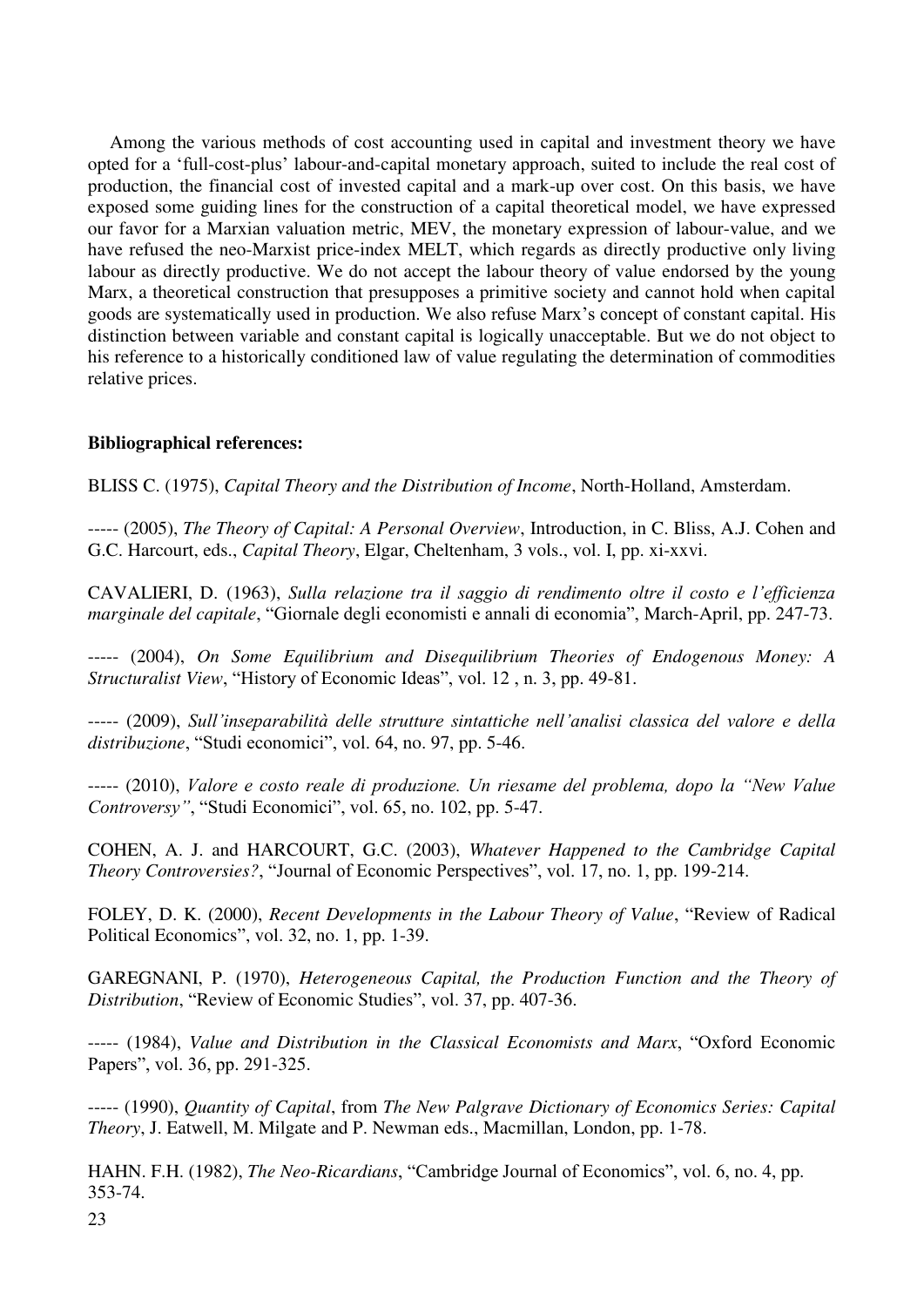HARCOURT, G.C. (1976), *The Cambridge Controversies: Old Ways and New Horizons - or Dead End?*, "Oxford Economic Papers", vol. 28, pp. 25-65.

HAYEK, F.A. von (1941), *The Pure Theory of Capital*, Routledge & Kegan, London.

HICKS, J.R. (1939), *Value and Capital*, Clarendon Press, Oxford, 2<sup>nd</sup> ed. 1946.

----- (1973), *Capital and Time: A Neo-Austrian Theory*, Clarendon Press, Oxford.

KEYNES, J.M. (1973-83), *Collected Writings*, ed. by D. Moggridge, Macmillan, London, and Cambridge Univ. Press, Cambridge.

KLIMAN, A. (2007), *Reclaiming Marx's Capital: A Refutation of the Myth of Inconsistency*, Rowman and Littlefield, Lanham.

KRISTJANSON-GURAL, D. (2008), *Money is Time: The Monetary Expression of Value in Marx's Theory of Value*, "Rethinking Marxism", vol. 20, no. 2, pp. 257-72.

LERNER, A. (1936-37), *Capital, Investment and Interest*, "Proceedings of the Manchester Statistical Society", Report of Group Meetings, pp. 26-31, repr. in Lerner, *Essays in Economic Analysis*, Macmillan, London, 1953, pp. 347-53.

----- (1944), *The Economics of Control: Principles of Welfare Economics*, Macmillan, London.

----- (1965), *On Some Recent Developments in Capital Theory*, "American Economic Review", Papers and Proceedings, May, pp. 284-95.

MARX, K. (1867-1894), *Das Kapital: Kritik der politischen Őkonomie*, voll. 3, tr. *Capital*, Lawrence and Wishart, London, 1969-74, and *MECV*.

MAVROUDEAS, S. (2001), *The Monetary Equivalent of Value and Certain Issues Regarding Money and the Value of Labour-Power*, "Économie Appliquée", vol. 54, no. 1, pp. 3-34.

PASINETTI, L.L. *et alii* (1966), *Paradoxes in Capital Theory: A Symposium*, "Quarterly Journal of Economics", vol. 80, no. 4, November, pp. 503-83, with *A Summing Up* by P.A. Samuelson, pp. 568-83.

RIEU, D.-M. (2008), *Estimating Sectoral Rates of Surplus Value: Methodological Issues*, "Metroeconomica", vol. 59, no. 4, pp. 557-573.

SRAFFA, P. (1960), *Production of Commodities by Means of Commodities: Prelude to a Critique of Economic Theory*, Cambridge Univ. Press, Cambridge.

TOBIN, J. (1969), *A General Equilibrium Approach to Monetary Theory*, "Journal of Money, Credit and Banking", no.1, pp. 15-29.

# **Abstract**